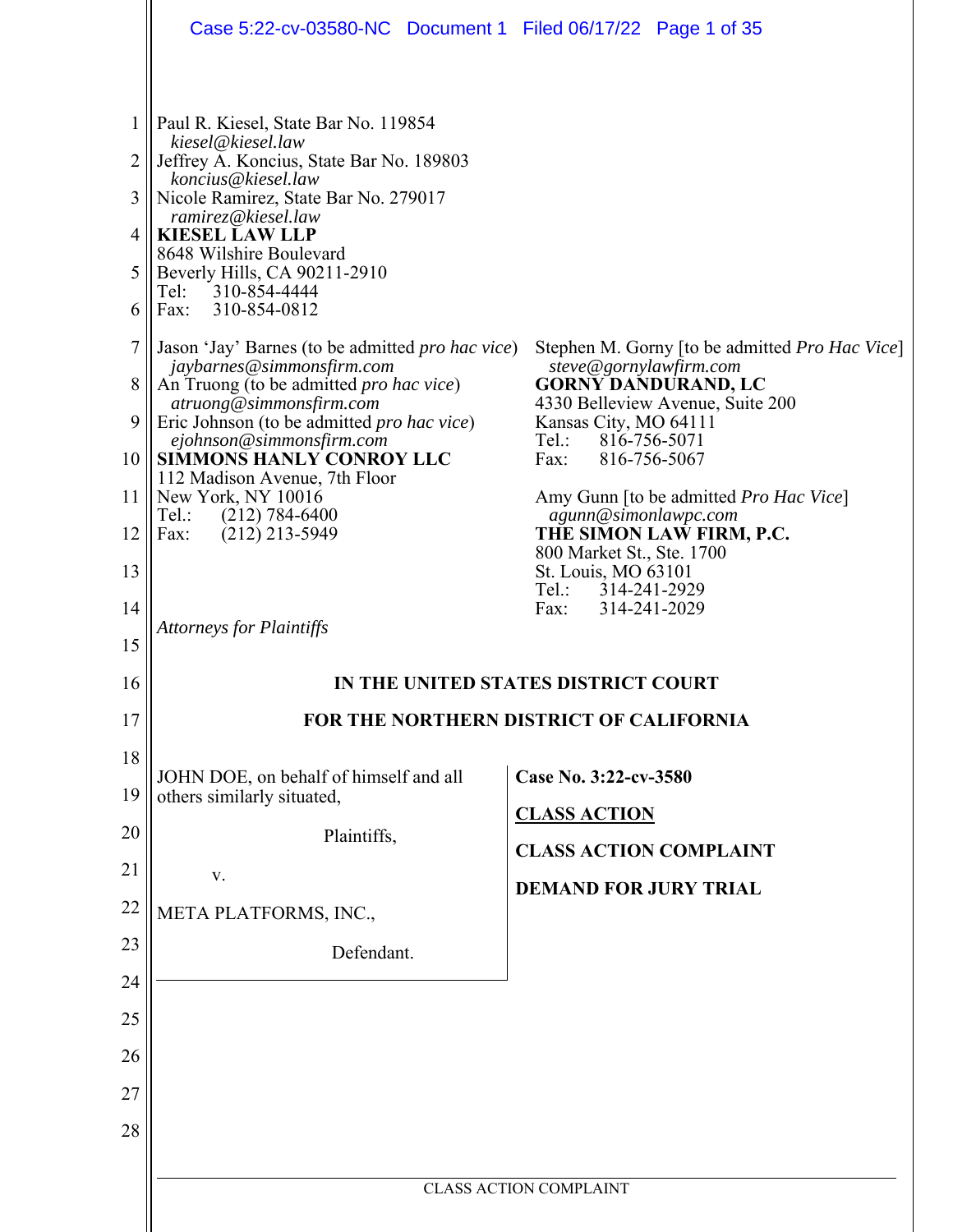|          |       | Case 5:22-cv-03580-NC Document 1 Filed 06/17/22 Page 2 of 35       |
|----------|-------|--------------------------------------------------------------------|
| 1        |       | <b>TABLE OF CONTENTS</b>                                           |
| 2        | I.    |                                                                    |
| 3        | Π.    |                                                                    |
| 4        | Ш.    |                                                                    |
| 5        | IV.   |                                                                    |
| 6        |       | A.                                                                 |
|          |       | <b>B.</b>                                                          |
| 8        |       | C.                                                                 |
| 9        |       | FACEBOOK PUBLICLY ACKNOWLEDGES THAT HEALTH-BASED<br>D.             |
| 10       |       | FACEBOOK CHANGED ITS CONTRACTUAL PRIVACY PROMISES IN<br>E.         |
| 11       |       |                                                                    |
| 12       | V.    |                                                                    |
| 13       | VI.   |                                                                    |
| 14       | VII.  |                                                                    |
| 15       |       |                                                                    |
| 16       |       | SECOND CAUSE OF ACTION - GOOD FAITH AND FAIR DEALING  22           |
| 17       |       | THIRD CAUSE OF ACTION - INTRUSION UPON SECLUSION-                  |
| 18       |       | FOURTH CAUSE OF ACTION - VIOLATION OF THE ELECTRONIC               |
| 19       |       |                                                                    |
| 20       |       | FIFTH CAUSE OF ACTION - THE CALIFORNIA INVASION OF PRIVACY ACT  27 |
| 21       |       |                                                                    |
| 22       |       | SEVENTH CAUSE OF ACTION - VIOLATION OF CALIFORNIA'S UNFAIR         |
| 23       | VIII. |                                                                    |
| 24<br>25 | IX.   |                                                                    |
| 26       |       |                                                                    |
| 27       |       |                                                                    |
| 28       |       |                                                                    |
|          |       |                                                                    |
|          |       | <b>CLASS ACTION COMPLAINT</b>                                      |
|          |       |                                                                    |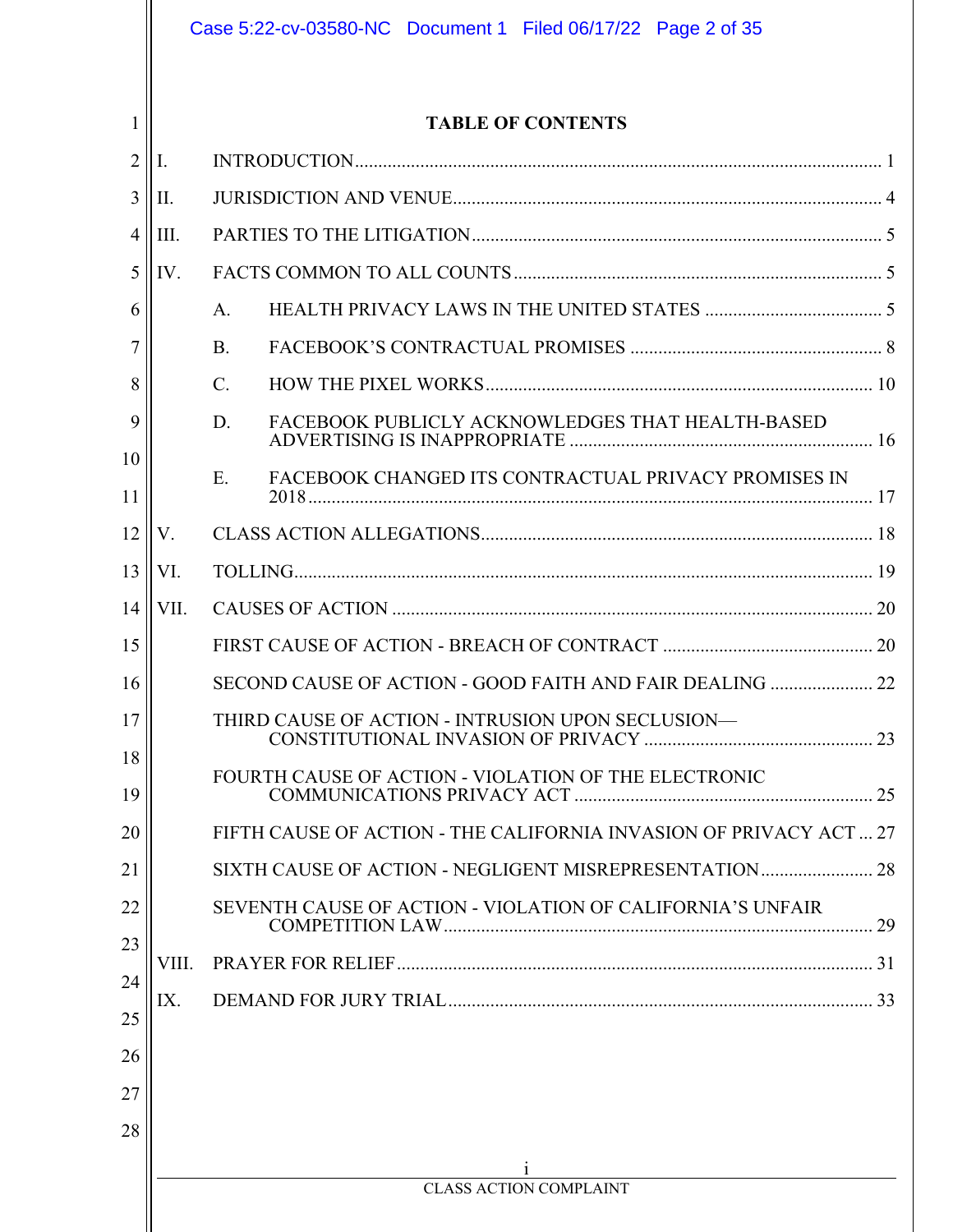1 2 3 4 Plaintiff John Doe, on behalf of himself and all others similarly situated, alleges as follows upon personal knowledge as to his own conduct and on information and belief as to all other matters based on an investigation by counsel, such that each allegation has evidentiary support or is likely to have evidentiary support upon further investigation and discovery:

5

## **I. INTRODUCTION**

6 7 8 9 10 11 12 13 1. Plaintiffs bring this action on behalf of themselves and millions of other Americans whose medical privacy has been violated by Facebook's Pixel tracking tool. As explained herein, Facebook knows (or should have known) that its Pixel tracking tool is being improperly used on hospital websites resulting in the wrongful, contemporaneous, re-direction to Facebook of patient communications to register as a patient, sign-in or out of a supposedly "secure" patient portal, request or set appointments, or call their provider via their computing device. This unlawful collection of data is done without the knowledge or authorization of the patient, like Plaintiffs, in violation of federal and state laws as well as Facebook's own contract with its users.

14 15 16 17 2. When a patient communicates with a health care provider's website where the Facebook Pixel is present on the patient portal login page, the Facebook Pixel source code causes the exact content of the patient's communication with their health care provider to be re-directed to Facebook in a fashion that identifies them as a patient.

18 19 20 21 3. For example, Plaintiff John Doe is a patient of the Medstar Health System in Baltimore, Maryland. In the course of receiving medical care at MedStar, Plaintiff Doe has used the "MyMedStar" patient portal to review his lab results, make appointments, and communicate with his providers.

22 23 24 4. Unbeknownst to Plaintiff John Doe, and millions of other patients around the country, when he signed-in to the patient portal, the Facebook Pixel secretly deployed on the webpage sent the fact that he has clicked to sign-in to the patient portal to Facebook.

25 26 5. The data that the Facebook Pixel causes to be re-directed from the patient's computing device to Facebook includes:

27 28 a. The patient was communicating with Medstar via its www.MedStarHealth.org property;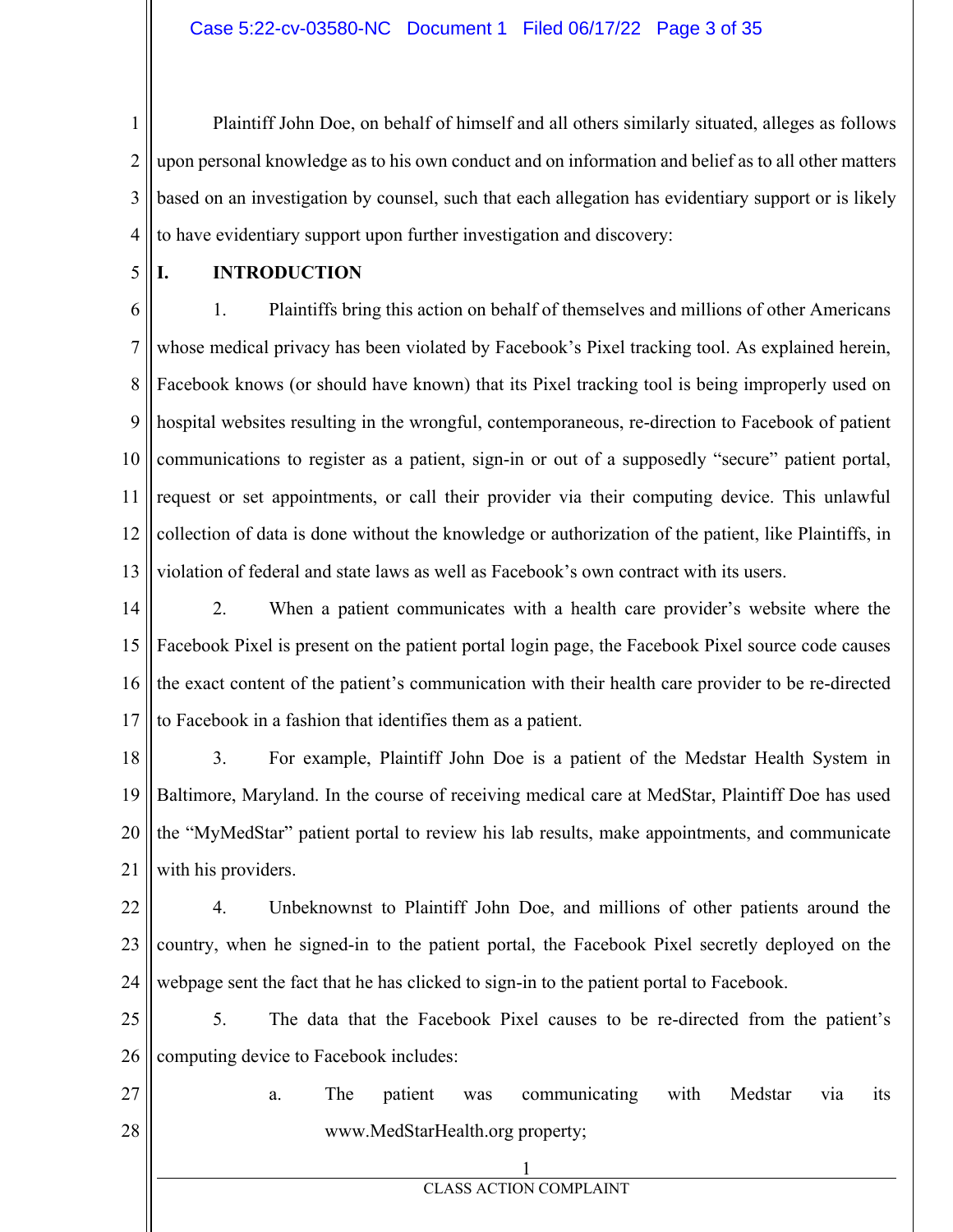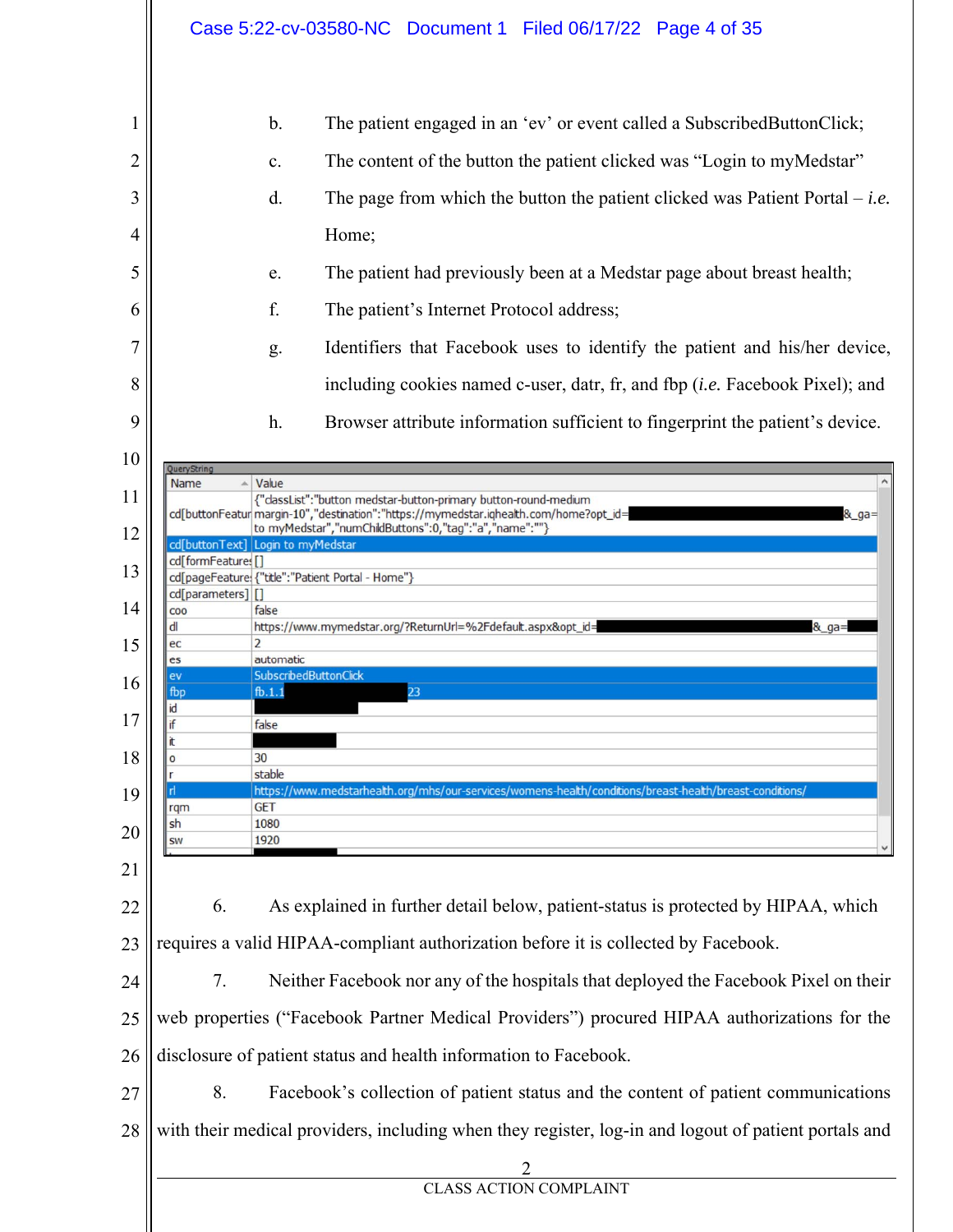1 2 to set up appointments, in the absence of a HIPAA authorization violates Facebook's privacy promises to users.

3 4 5 9. Facebook promises users, that "publishers can send us information through Meta Business Tools [such as] the Meta Pixel" but Facebook "require[s] each of these partners to have lawful rights to collect, use, and share your data before providing any data to us."

6

7

8

10. However, Facebook knowingly receives patient data—including patient portal usage information— from hundreds medical providers in the United States that have deployed the Facebook Pixel on their web properties.

9 10 11. To date, through experts, Plaintiffs have identified at least 664 hospital systems or medical provider web properties where Facebook has received patient data via the Facebook Pixel.

11 12 13 12. Despite knowingly receiving health-related information from medical providers, Facebook has not taken any action to enforce or validate its requirement that medical providers obtain adequate consent from patients before providing patient data to Facebook.

14 15 16 13. Facebook monetizes the information it receives through the Facebook Pixel deployed on medical providers' web properties by using it to generate highly-profitable targeted advertising on- and off-Facebook.

17 18 14. The targeted advertising Facebook offers for sale includes the ability to target patients based on specific actions that a patient has taken on the medical providers' websites.

19 20 21 22 15. Facebook also offers the ability to engage in remarketing based on positive targeting – that is, serving specific ad campaigns to patients based on the specific actions those patients took on the medical providers' website. For example, Facebook could target ads to a patient who had (1) used the patient portal and (2) viewed a page about a specific condition, such as cancer.

23 24 25 26 16. Facebook also offers medical providers the ability to engage in remarketing based on negative targeting – that is, ensuring that ads are not shown to users who have taken specific action. This could mean that Facebook would exclude existing patients from a medical provider's advertising campaign in order to establish new patients.

27 28 17. Facebook employs thousands of account managers or representatives to help partners, including medical providers, use the Facebook Pixel and other tools.

3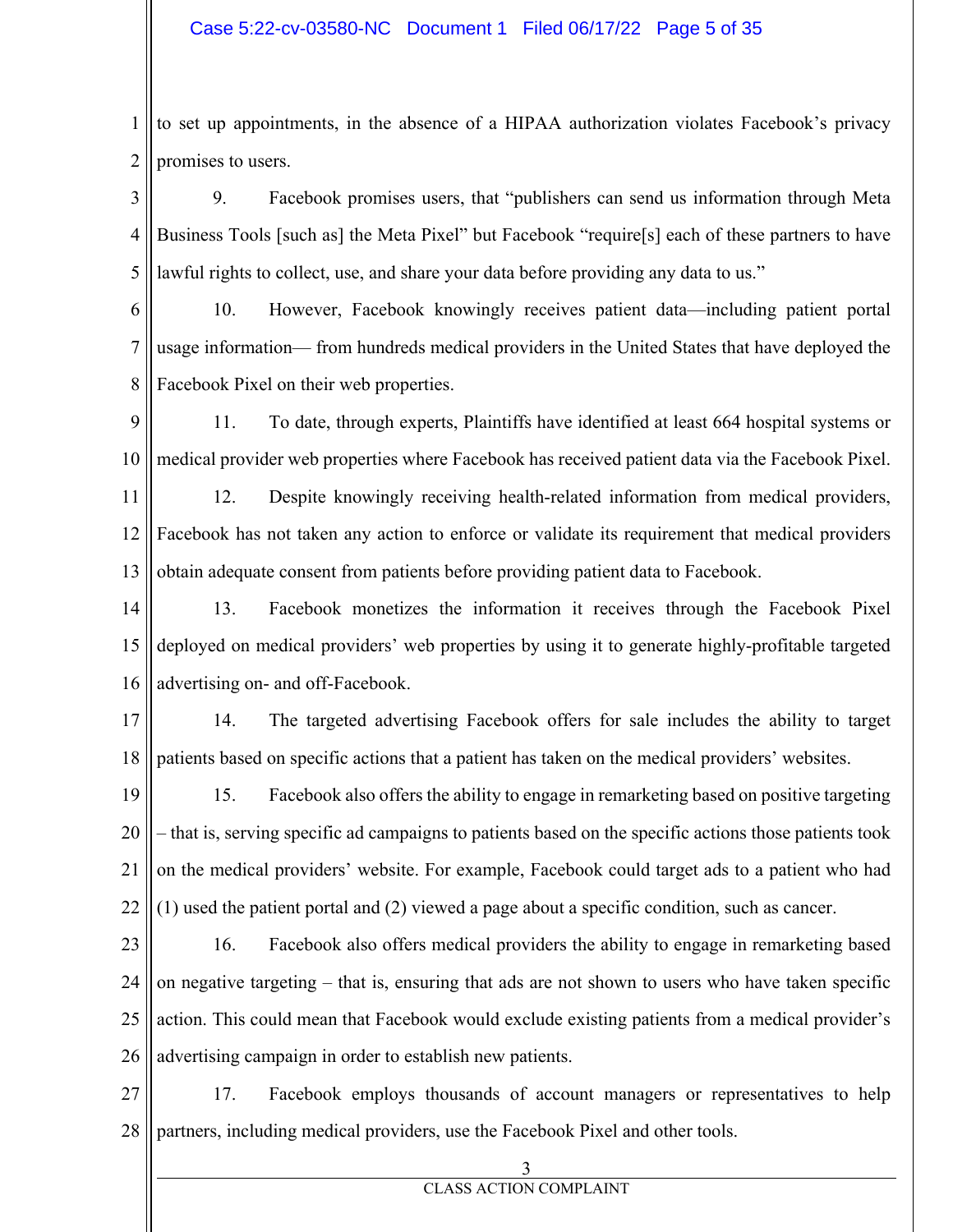1 2 3 18. Through its account managers and representatives, Facebook is aware that it is receiving patient data from hundreds of different medical providers in the United States without patient knowledge, consent, or valid HIPAA authorizations.

- 4 5 6 19. Facebook also utilizes "The Facebook Crawler" that scans pages of partner apps and websites and through which Facebook gathers information about the app or website, including its title and description.
- 7

20. Through the Facebook Crawler, Facebook is aware that it is receiving patient data.

8 9 21. Facebook has also been served subpoenas in other actions regarding disclosure of patient information through the Facebook Pixel.

10 11 12 22. Facebook is also aware of every web property where the Facebook Pixel is deployed and fully capable of conducting the same types of expert analysis that Plaintiffs conducted to identify at least 664 hospitals or medical provider properties where the Facebook Pixel is present.

13 14 15 16 17 18 23. Facebook's actions described herein give rise to causes of action for: (1) breach of contract; (2) breach of the duty of good faith and fair dealing; (3) intrusion upon seclusion / violation of Article I, section 1 of the California Constitution; (4) federal and state electronic communications privacy and wiretap claims; (5) the California Invasion of Privacy Act, Cal. Penal Code §§ 631 and 632; (6) Negligent Misrepresentation; and (7) Violation of California's Unfair Competition Law.

19

## **II. JURISDICTION AND VENUE**

20 21 22 24. This Court has personal jurisdiction over the Defendant because it has sufficient minimum contacts with this District in that it operates and markets their services throughout the country and in this District. Additionally, Defendant is headquartered in this District.

23 24 25 26 27 25. This Court has subject matter jurisdiction pursuant to 28 U.S.C. §1331 because this action arises under 18 U.S.C. §2510, et. seq., (the Electronic Communications Privacy Act). This Court further has subject matter jurisdiction pursuant to 28 U.S.C. §1332(d) (the Class Action Fairness Act) because the amount in controversy exceeds \$5,000,000, exclusive of interest and costs, and a member of the Class is a citizen of a State different from any Defendant.

28 / / /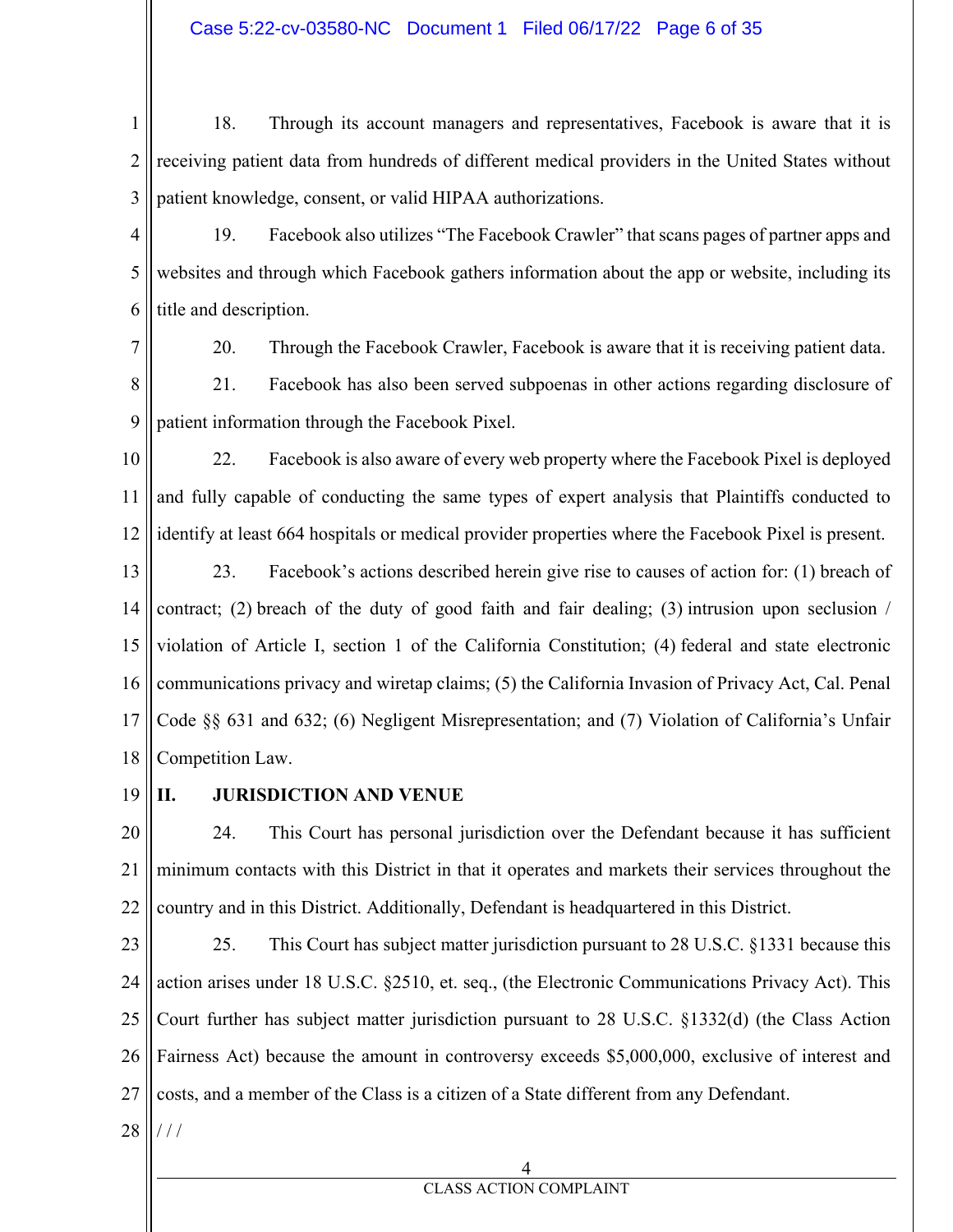1 2 3 26. This Court has supplemental jurisdiction over the remaining state law claims pursuant to 28 U.S.C. §1367 because the state law claims form part of the same case or controversy under Article III of the United States Constitution.

4

5 6 7 27. Venue is proper in this district because a substantial part of the events or omissions giving rise to the claim occurred in this judicial district and because Facebook's Terms of Use governing its relationship with its users and developers adopt California law and choose California as the venue for disputes.

8

## **III. PARTIES TO THE LITIGATION**

9 10 11 12 13 28. Plaintiff John Doe is a Maryland resident, Facebook user, and a patient of MedStar Health, Inc. ("MedStar") who used MedStar's myMedStar patient portal, currently located at https://www.medstarhealth.org/mymedstar-patient-portal, to view medical records, lab results, and otherwise communicate with his provider. Plaintiff's use of the myMedStar patient portal included the time during which the Facebook Pixel was secretly deployed on the portal login page.

14 15 16 17 29. Defendant Meta Platforms, Inc. (referred to herein by its previous name of "Facebook") is a publicly traded Delaware corporation headquartered in Menlo Park, California, and does business throughout the United States and the world, deriving substantial revenue from interstate commerce.

18

## **IV. FACTS COMMON TO ALL COUNTS**

19

## **A. HEALTH PRIVACY LAWS IN THE UNITED STATES**

20 21 22 30. Patient health care information in the United States is protected by federal law under the Health Insurance Portability and Accountability Act of 1996 ("HIPAA") and its implementing regulations promulgated by the United States Department of Health and Human Services ("HHS").

23 24 25 26 27 28 31. The HIPAA Privacy Rule establishes "national standards to protect individuals' medical records and other individually identifiable health information (collectively defined as "protected health information") and applies to health plans, health care clearinghouses, and those health care providers that conduct certain health care transactions electronically. The Rule requires appropriate safeguards to protect the privacy of protected health information and sets limits and conditions on the uses and disclosures that may be made of such information without an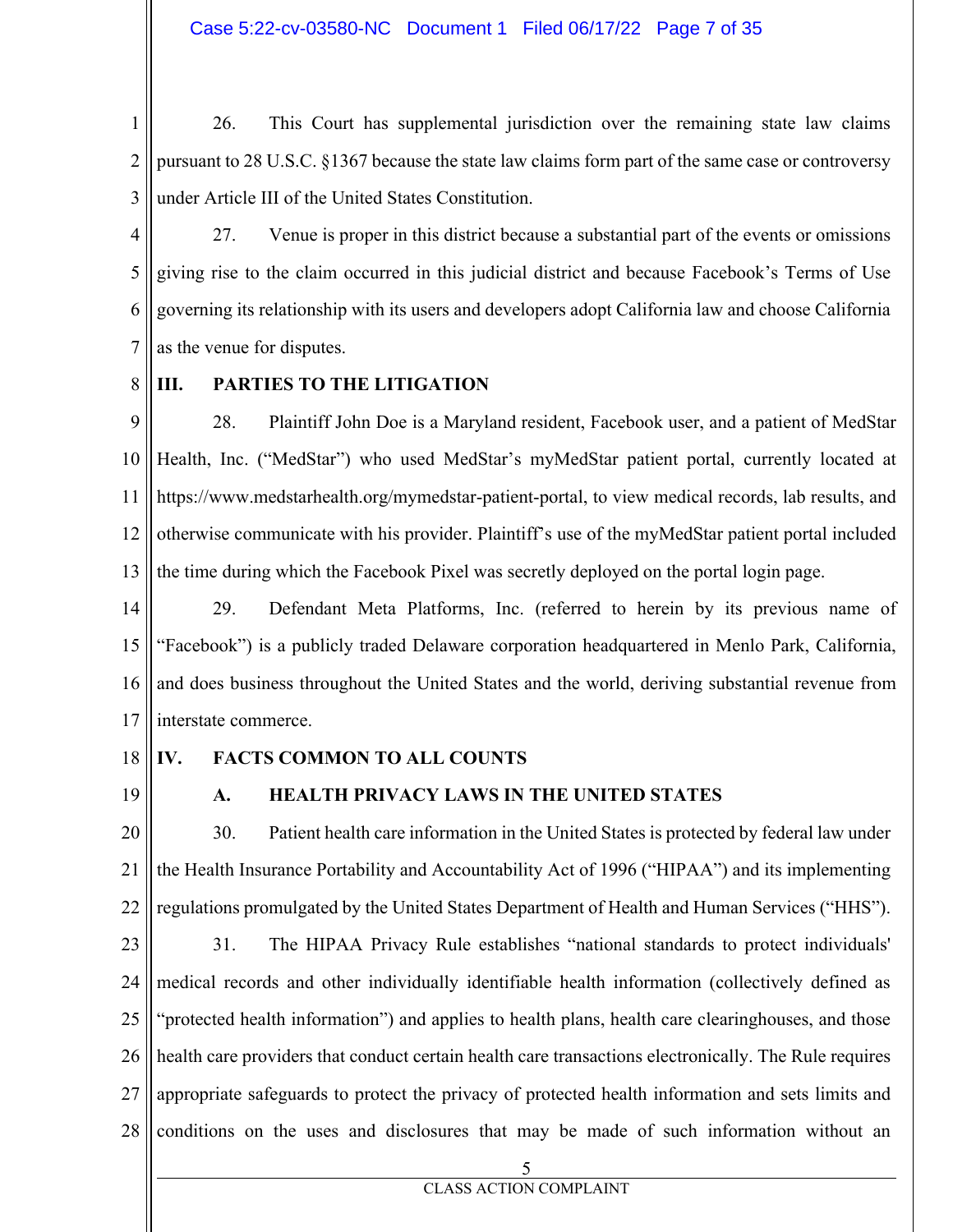#### Case 5:22-cv-03580-NC Document 1 Filed 06/17/22 Page 8 of 35

1 2 3 4 5 6 individual's authorization. The Rule also gives individuals rights over their protected health information, including rights to examine and obtain a copy of their health records, to direct a covered entity to transmit to a third party an electronic copy of their protected health information in an electronic health record, and to request corrections. The Privacy Rule is located at 45 CFR Part 160 and Subparts A and E of Part 164." https://www.hhs.gov/hipaa/forprofessionals/privacy/index.html

7 8 9 32. Under 45 C.F.R. § 164.502, a health care provider or business associate of a health care provider "may not use or disclose 'protected health information' except as permitted or required by" the HIPAA Privacy Rule.

10 11 12 33. Under 45 C.F.R. 160.103, the Privacy Rule defines "protected health information" or PHI as "individually identifiable health information" that is "transmitted by electronic media; maintained in electronic media; or transmitted or maintained in any other form or medium."

13 14 15 16 17 18 19 34. Under 45 C.F.R. § 160.103, the Privacy Rule defines "individually identifiable health information" as "a subset of health information, including demographic information collected from an individual" that is (1) "created or received by a health care provider;" (2) "[r]elates to the past, present, or future physical or mental health or condition of an individual; the provision of health care to an individual; or the past, present, or future payment for the provision of health care to an individual;" and (3) either (a) identifies the individual; or (b) with respect to which there is a reasonable basis to believe the information can be used to identify the individual."

20 21 22 23 24 25 26 27 28 35. Under 45 C.F.R. § 164.514, the HIPAA de-identification rule states that "health information is not individually identifiable only if" (1) an expert "determines that the risk is very small that the information could be used, alone or in combination with other reasonably available information, by an anticipated recipient to identify an individual who is a subject of the information" and "documents the methods and results of the analysis that justify such determination'" or (2) "the following identifiers of the individual or of relatives, employers, or household members of the individual are removed: Names … Medical record numbers; … Account numbers ... Device identifiers and serial numbers; ... Web Universal Resource Locators (URLs); Internet Protocol (IP) address numbers; … and any other unique identifying number, characteristic,

6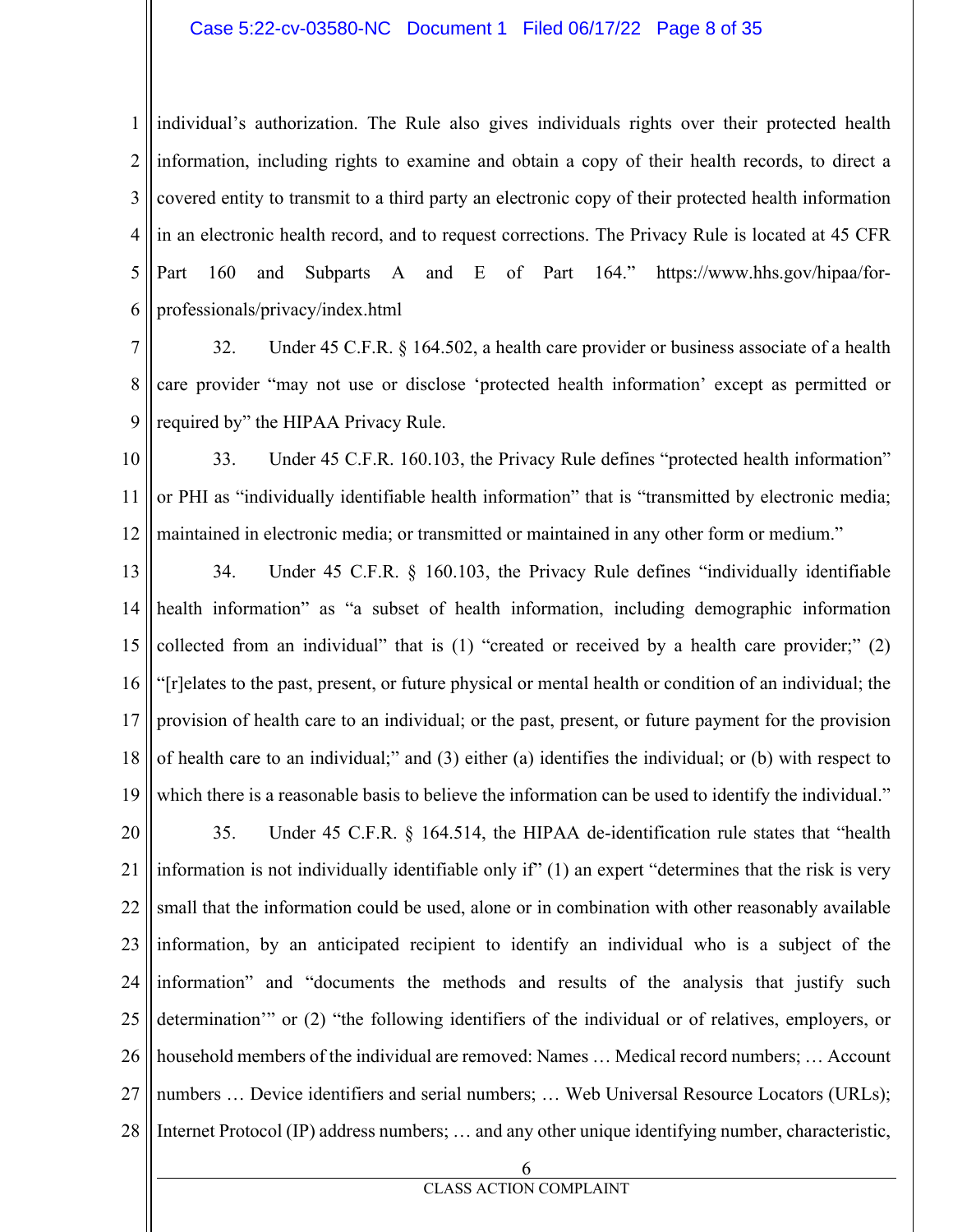## Case 5:22-cv-03580-NC Document 1 Filed 06/17/22 Page 9 of 35

1 2 3 || subject of the information." or code." In addition, the covered entity must not "have actual knowledge that the information could be used alone or in combination with other information to identify an individual who is a

| 4  | Under 42 U.S.C. § 1320d-6, any "person [individual  or a corporation] who<br>36.                                                                                                    |  |  |  |  |  |  |  |  |
|----|-------------------------------------------------------------------------------------------------------------------------------------------------------------------------------------|--|--|--|--|--|--|--|--|
| 5  | knowingly and in violation of this part $-(1)$ uses or causes to be used a unique health identifiers;                                                                               |  |  |  |  |  |  |  |  |
| 6  | [or] (2) obtains individually identifiable health information relating to an individual  shall be                                                                                   |  |  |  |  |  |  |  |  |
| 7  | punished" by fine or, in certain circumstances, imprisonment, with increased penalties for "intent                                                                                  |  |  |  |  |  |  |  |  |
| 8  | to sell, transfer, or use individually identifiable health information for commercial advantage[.]"                                                                                 |  |  |  |  |  |  |  |  |
| 9  | The statute further provides that a "person  shall be considered to have obtained or disclosed                                                                                      |  |  |  |  |  |  |  |  |
| 10 | individually identifiable health information  if the information is maintained by a covered entity                                                                                  |  |  |  |  |  |  |  |  |
| 11 | and the individual obtained or disclosed such information without authorization."                                                                                                   |  |  |  |  |  |  |  |  |
| 12 | 37.<br>Patient status alone is protected by HIPAA.                                                                                                                                  |  |  |  |  |  |  |  |  |
| 13 | 38.<br>Guidance from HHS instructs health care providers that patient status is protected                                                                                           |  |  |  |  |  |  |  |  |
| 14 | by HIPAA. In Guidance Regarding Methods for De-identification of Protected Health Information                                                                                       |  |  |  |  |  |  |  |  |
| 15 | in Accordance with the Health Insurance Portability and Accountability Act Privacy Rule, HHS                                                                                        |  |  |  |  |  |  |  |  |
| 16 | sets out:                                                                                                                                                                           |  |  |  |  |  |  |  |  |
| 17 | Identifying information alone, such as personal names, residential addresses,                                                                                                       |  |  |  |  |  |  |  |  |
| 18 | or phone numbers, would not necessarily be designated as PHI. For instance,<br>if such information was reported as part of a publicly accessible data source,                       |  |  |  |  |  |  |  |  |
| 19 | such as a phone book, then this information would not be PHI because it is<br>not related to health data.  If such information was listed with health                               |  |  |  |  |  |  |  |  |
| 20 | condition, health care provision or payment data, such as an indication that<br>the individual was treated at a certain clinic, then this information would be<br>PHI. <sup>1</sup> |  |  |  |  |  |  |  |  |
| 21 |                                                                                                                                                                                     |  |  |  |  |  |  |  |  |
| 22 | 39.<br>In its guidance for Marketing, HHS further instructs:                                                                                                                        |  |  |  |  |  |  |  |  |
| 23 | The HIPAA Privacy Rule gives individuals important controls over whether<br>and how their protected health information is used and disclosed for                                    |  |  |  |  |  |  |  |  |
| 24 | marketing purposes. With limited exceptions, the Rule requires an<br>individual's written authorization before a use or disclosure of his or her                                    |  |  |  |  |  |  |  |  |
| 25 | protected health information can be made for marketing.  Simply put, a<br>covered entity may not sell protected health information to a business                                    |  |  |  |  |  |  |  |  |
| 26 | associate or any other third party for that party's own purposes. Moreover,<br>covered entities may not sell lists of patients to third parties without obtaining                   |  |  |  |  |  |  |  |  |
| 27 | <sup>1</sup> https://www.hhs.gov/sites/default/files/ocr/privacy/hipaa/understanding/coveredentities/De-                                                                            |  |  |  |  |  |  |  |  |
| 28 | identification/hhs deid guidance.pdf at 5 (emphasis added).                                                                                                                         |  |  |  |  |  |  |  |  |
|    |                                                                                                                                                                                     |  |  |  |  |  |  |  |  |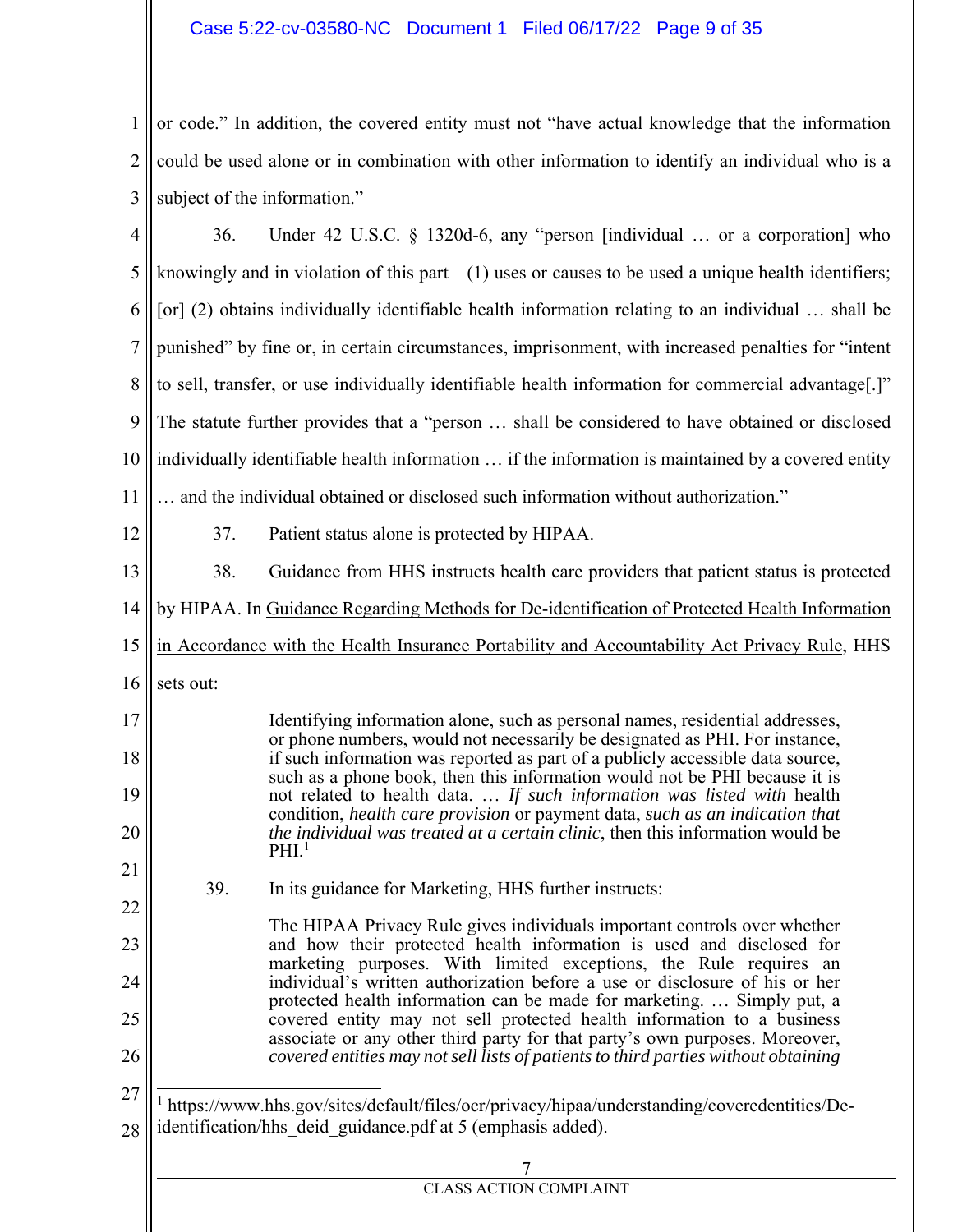| $\mathbf 1$    |               | authorization from each person on the list. <sup>2</sup>                                                      |  |  |  |  |  |  |  |  |
|----------------|---------------|---------------------------------------------------------------------------------------------------------------|--|--|--|--|--|--|--|--|
| $\overline{2}$ | 40.           | HHS has previously instructed that HIPAA covers patient-status alone:                                         |  |  |  |  |  |  |  |  |
| 3              |               | "The sale of a patient list to a marketing firm" is not permitted under HIPAA.<br>a.                          |  |  |  |  |  |  |  |  |
| $\overline{4}$ |               | 65 Fed. Reg. 82717 (Dec. 28, 2000);                                                                           |  |  |  |  |  |  |  |  |
| 5              |               | $\mathbf{b}$ .<br>"A covered entity must have the individual's prior written authorization to                 |  |  |  |  |  |  |  |  |
| 6              |               | use or disclose protected health information for marketing communications,"                                   |  |  |  |  |  |  |  |  |
| 7              |               | which would include disclosure of mere patient status through a patient list.                                 |  |  |  |  |  |  |  |  |
| 8              |               | 67 Fed. Reg. 53186 (Aug. 14, 2002);                                                                           |  |  |  |  |  |  |  |  |
| 9              |               | It would be a HIPAA violation "if a covered entity impermissibly disclosed<br>$\mathbf{c}.$                   |  |  |  |  |  |  |  |  |
| 10             |               | a list of patient names, addresses, and hospital identification numbers." 78                                  |  |  |  |  |  |  |  |  |
| 11             |               | Fed. Reg. 5642 (Jan. 25, 2013); and                                                                           |  |  |  |  |  |  |  |  |
| 12             |               | d.<br>The only exception permitting a hospital to identify patient status without                             |  |  |  |  |  |  |  |  |
| 13             |               | express written authorization is to "maintain a directory of individuals in its                               |  |  |  |  |  |  |  |  |
| 14             |               | facility" that includes name, location, general condition, and religious                                      |  |  |  |  |  |  |  |  |
| 15             |               | affiliation when used or disclosed to "members of the clergy" or "other                                       |  |  |  |  |  |  |  |  |
| 16             |               | persons who ask for the individual by name." 45 C.F.R. § 164.510(1). Even                                     |  |  |  |  |  |  |  |  |
| 17             |               | then, patients must be provided an opportunity to object to the disclosure of                                 |  |  |  |  |  |  |  |  |
| 18             |               | the fact that they are a patient. $45$ C.F.R. § 164.510(2).                                                   |  |  |  |  |  |  |  |  |
| 19             | 41.           | There is no HIPAA-exception for the Internet or online patient portals.                                       |  |  |  |  |  |  |  |  |
| 20             | <b>B.</b>     | <b>FACEBOOK'S CONTRACTUAL PROMISES</b>                                                                        |  |  |  |  |  |  |  |  |
| 21             | 42.           | Every Facebook user is legally deemed to have agreed to the Terms, Data Policy,                               |  |  |  |  |  |  |  |  |
| 22             |               | and Cookie Policy via a checkbox on the sign-up page; and the Terms, Data Policy, and Cookie                  |  |  |  |  |  |  |  |  |
| 23             |               | Policy are binding upon Facebook and its users.                                                               |  |  |  |  |  |  |  |  |
| 24             | ///           |                                                                                                               |  |  |  |  |  |  |  |  |
| 25             | $\frac{1}{2}$ |                                                                                                               |  |  |  |  |  |  |  |  |
| 26             |               |                                                                                                               |  |  |  |  |  |  |  |  |
| 27             |               | <sup>2</sup> https://www.hhs.gov/sites/default/files/ocr/privacy/hipaa/understanding/coveredentities/marketin |  |  |  |  |  |  |  |  |
| 28             |               | g.pdf at 1-2 (emphasis added).                                                                                |  |  |  |  |  |  |  |  |
|                |               | 8<br><b>CLASS ACTION COMPLAINT</b>                                                                            |  |  |  |  |  |  |  |  |

 $\parallel$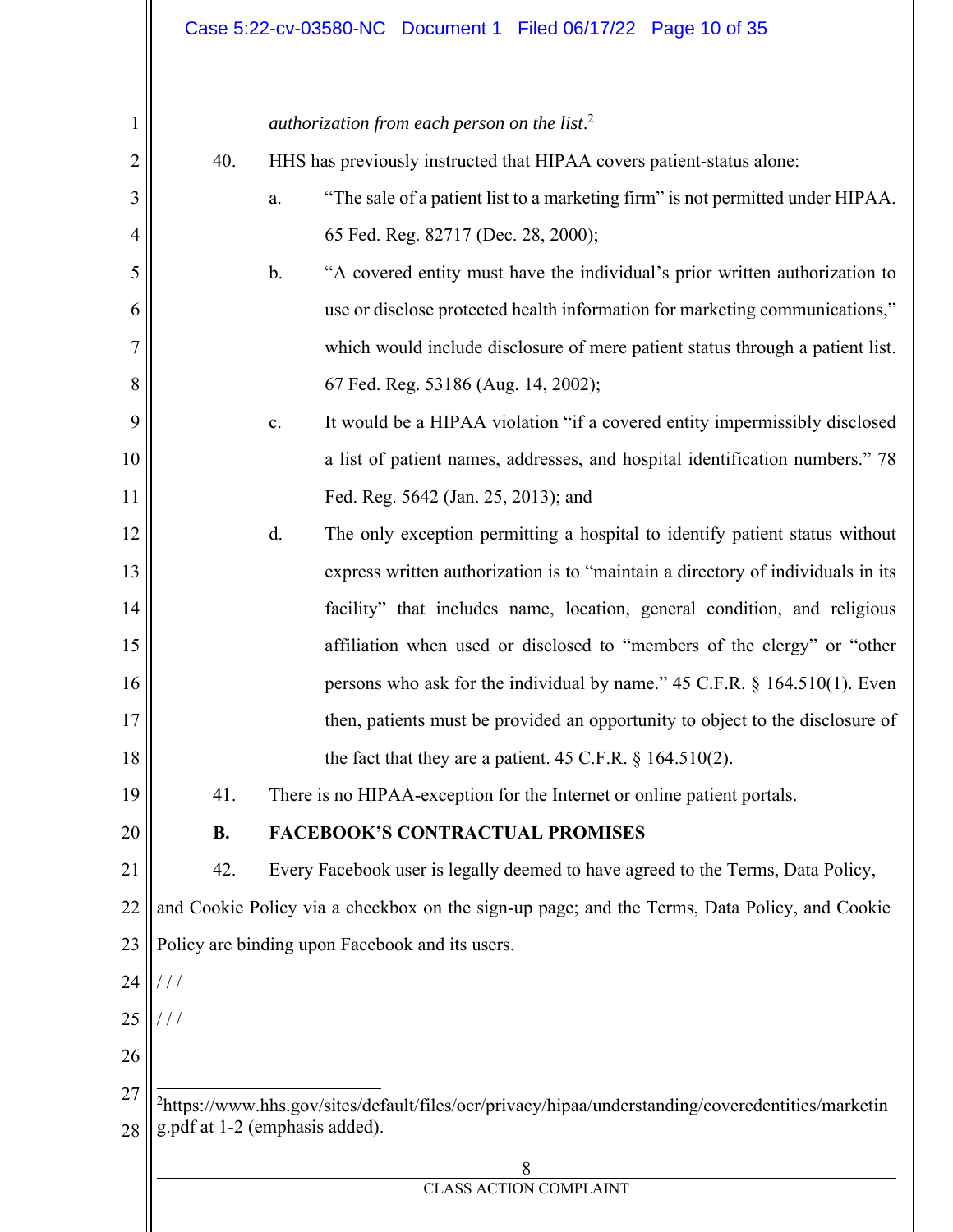43. The Facebook Data Policy expressly provides that Facebook "requires" businesses that use the Facebook Pixel "to have lawful rights to collect, use, and share your data before providing any data to [Facebook]."

| 4  |                                                                                                      |                                                                                                                                                  |  |  |  |  |  |  |
|----|------------------------------------------------------------------------------------------------------|--------------------------------------------------------------------------------------------------------------------------------------------------|--|--|--|--|--|--|
| 5  |                                                                                                      | Information from partners.<br>Advertisers, app developers, and publishers can send us information                                                |  |  |  |  |  |  |
| 6  |                                                                                                      | through Meta Business Tools they use, including our social plug-ins (such                                                                        |  |  |  |  |  |  |
|    |                                                                                                      | as the Like button), Facebook Login, our APIs and SDKs, or the Meta pixel.                                                                       |  |  |  |  |  |  |
| 7  |                                                                                                      | These partners provide information about your activities off of our                                                                              |  |  |  |  |  |  |
| 8  |                                                                                                      | Products-including information about your device, websites you visit,                                                                            |  |  |  |  |  |  |
| 9  |                                                                                                      | purchases you make, the ads you see, and how you use their services<br>-whether or not you have an account or are logged into our Products.      |  |  |  |  |  |  |
|    |                                                                                                      | For example, a game developer could use our API to tell us what games                                                                            |  |  |  |  |  |  |
| 10 |                                                                                                      | you play, or a business could tell us about a purchase you made in its                                                                           |  |  |  |  |  |  |
| 11 |                                                                                                      | store. We also receive information about your online and offline actions                                                                         |  |  |  |  |  |  |
| 12 |                                                                                                      | and purchases from third-party data providers who have the rights to                                                                             |  |  |  |  |  |  |
|    |                                                                                                      | provide us with your information.                                                                                                                |  |  |  |  |  |  |
| 13 |                                                                                                      | Partners receive your data when you visit or use their services or through                                                                       |  |  |  |  |  |  |
| 14 |                                                                                                      | third parties they work with. We require each of these partners to have                                                                          |  |  |  |  |  |  |
|    |                                                                                                      | lawful rights to collect, use and share your data before providing any data                                                                      |  |  |  |  |  |  |
| 15 |                                                                                                      | to us. Learn more about the types of partners we receive data from.                                                                              |  |  |  |  |  |  |
| 16 |                                                                                                      |                                                                                                                                                  |  |  |  |  |  |  |
| 17 |                                                                                                      | To learn more about how we use cookies in connection with Meta<br>Business Tools, review the <b>Facebook Cookies Policy</b> and <b>Instagram</b> |  |  |  |  |  |  |
|    |                                                                                                      | <b>Cookies Policy.</b>                                                                                                                           |  |  |  |  |  |  |
| 18 |                                                                                                      |                                                                                                                                                  |  |  |  |  |  |  |
| 19 |                                                                                                      |                                                                                                                                                  |  |  |  |  |  |  |
| 20 | 44.                                                                                                  | But Facebook does not "require" medical providers to have lawful rights to share                                                                 |  |  |  |  |  |  |
| 21 |                                                                                                      | patient data associated with their respective patient portals and appointment software before                                                    |  |  |  |  |  |  |
| 22 | sending it to Facebook.                                                                              |                                                                                                                                                  |  |  |  |  |  |  |
| 23 | 45.                                                                                                  | Instead, Facebook merely includes a provision in its form contract which creates an                                                              |  |  |  |  |  |  |
|    |                                                                                                      |                                                                                                                                                  |  |  |  |  |  |  |
| 24 | unenforced "honor system" for publishers, stating that, by using the Facebook Business Tools, the    |                                                                                                                                                  |  |  |  |  |  |  |
| 25 | publisher "represent[s] and warrant[s] that [it has] provided robust and sufficient prominent notice |                                                                                                                                                  |  |  |  |  |  |  |
| 26 | to users regarding the Business Tool Data collection, sharing, and usage."                           |                                                                                                                                                  |  |  |  |  |  |  |
| 27 | ///                                                                                                  |                                                                                                                                                  |  |  |  |  |  |  |
| 28 | ///                                                                                                  |                                                                                                                                                  |  |  |  |  |  |  |
|    |                                                                                                      | 9                                                                                                                                                |  |  |  |  |  |  |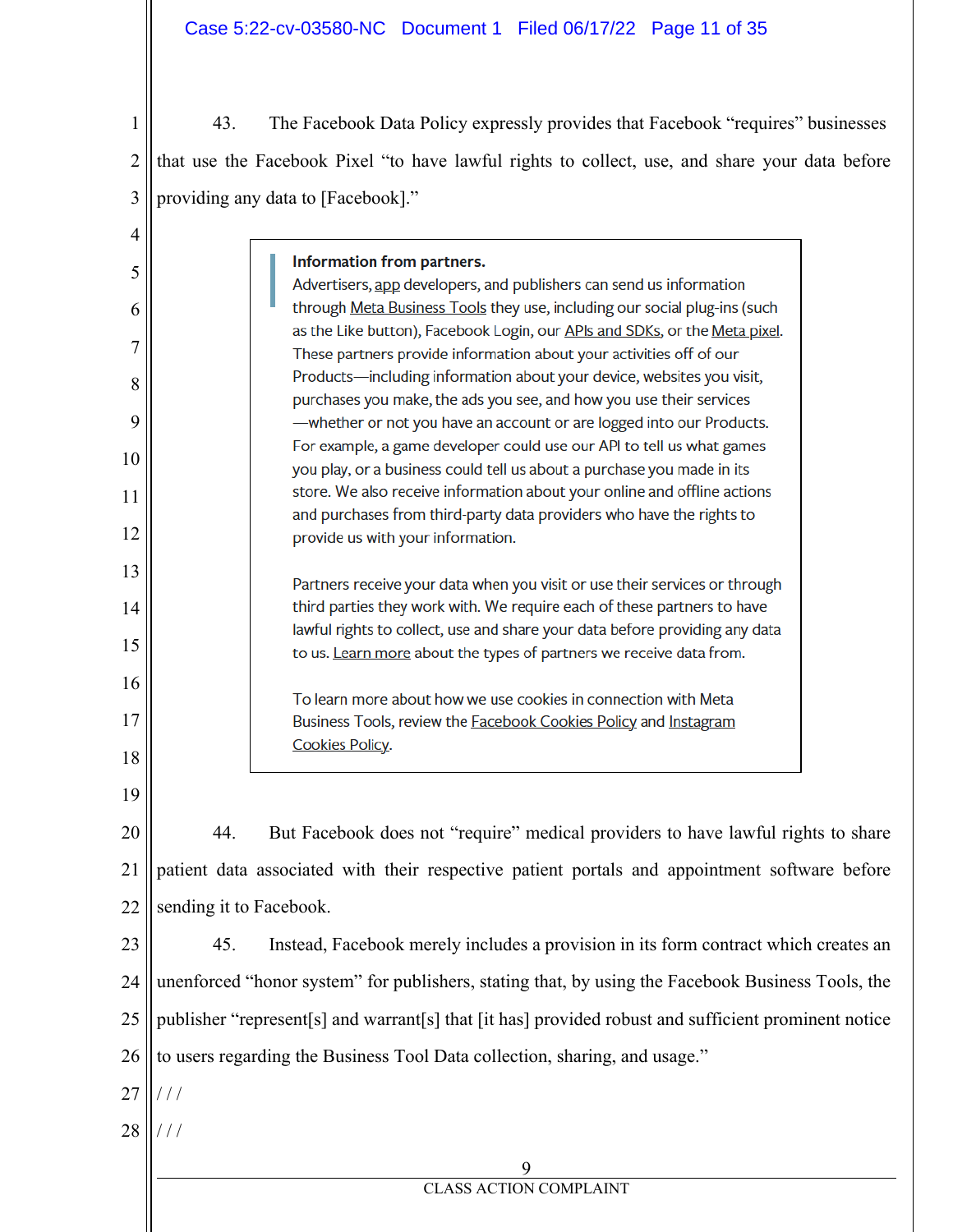|                | Case 5:22-cv-03580-NC  Document 1  Filed 06/17/22  Page 12 of 35                                                                                                                                                                                                                                                                                                                                                                                                                                                                                                                                                                        |  |  |  |  |  |  |  |  |
|----------------|-----------------------------------------------------------------------------------------------------------------------------------------------------------------------------------------------------------------------------------------------------------------------------------------------------------------------------------------------------------------------------------------------------------------------------------------------------------------------------------------------------------------------------------------------------------------------------------------------------------------------------------------|--|--|--|--|--|--|--|--|
|                |                                                                                                                                                                                                                                                                                                                                                                                                                                                                                                                                                                                                                                         |  |  |  |  |  |  |  |  |
| $\mathbf{1}$   | 3. Special Provisions Concerning the Use of Certain Business Tools                                                                                                                                                                                                                                                                                                                                                                                                                                                                                                                                                                      |  |  |  |  |  |  |  |  |
| $\overline{c}$ | a. This section applies to your use of Business Tools to enable Facebook to store and access cookies or other information on an end<br>user's device.                                                                                                                                                                                                                                                                                                                                                                                                                                                                                   |  |  |  |  |  |  |  |  |
| 3              | b. You (or partners acting on your behalf) may not place pixels associated with your Business Manager or ad account on websites that<br>you do not own without our written permission.                                                                                                                                                                                                                                                                                                                                                                                                                                                  |  |  |  |  |  |  |  |  |
| 4              | c. You represent and warrant that you have provided robust and sufficiently prominent notice to users regarding the Business Tool Data<br>collection, sharing and usage that includes, at a minimum:                                                                                                                                                                                                                                                                                                                                                                                                                                    |  |  |  |  |  |  |  |  |
| 5<br>6         | i. For websites, a clear and prominent notice on each web page where our pixels are used that links to a clear explanation (a) that<br>third parties, including Facebook, may use cookies, web beacons, and other storage technologies to collect or receive<br>information from your websites and elsewhere on the Internet and use that information to provide measurement services and<br>target ads, (b) how users can opt-out of the collection and use of information for ad targeting, and (c) where a user can access a<br>mechanism for exercising such choice (e.g., providing links to: http://www.aboutads.info/choices and |  |  |  |  |  |  |  |  |
| 7              | http://www.youronlinechoices.eu/).<br>ii. For apps, a clear and prominent link that is easily accessible inside your app settings or any privacy policy and from within any                                                                                                                                                                                                                                                                                                                                                                                                                                                             |  |  |  |  |  |  |  |  |
| 8              | store or website where your app is distributed that links to a clear explanation (a) that third parties, including Facebook, may<br>collect or receive information from your app and other apps and use that information to provide measurement services and<br>targeted ads, and (b) how and where users can opt-out of the collection and use of information for ad targeting.                                                                                                                                                                                                                                                        |  |  |  |  |  |  |  |  |
| 9<br>10        | d. In jurisdictions that require informed consent for storing and accessing cookies or other information on an end user's device (such as<br>but not limited to the European Union), you must ensure, in a verifiable manner, that an end user provides all necessary consents<br>before you use Facebook Business Tools to enable the storage of and access to Facebook cookies or other information on the end<br>user's device. (For suggestions on implementing consent mechanisms, visit Facebook's Cookie Consent Guide for Sites and Apps.)                                                                                      |  |  |  |  |  |  |  |  |
| 11             |                                                                                                                                                                                                                                                                                                                                                                                                                                                                                                                                                                                                                                         |  |  |  |  |  |  |  |  |
| 12             | 46.<br>In reality, Facebook does not actually verify publishers have obtained adequate                                                                                                                                                                                                                                                                                                                                                                                                                                                                                                                                                  |  |  |  |  |  |  |  |  |
| 13             | consent per the contract. <sup>3</sup>                                                                                                                                                                                                                                                                                                                                                                                                                                                                                                                                                                                                  |  |  |  |  |  |  |  |  |
| 14             | 47.<br>Instead, the Facebook Pixel is blindly made available to any willing publisher                                                                                                                                                                                                                                                                                                                                                                                                                                                                                                                                                   |  |  |  |  |  |  |  |  |
| 15             | regardless of their privacy policies, consent processes, or the nature of their business.                                                                                                                                                                                                                                                                                                                                                                                                                                                                                                                                               |  |  |  |  |  |  |  |  |
| 16             | 48.<br>Facebook's contract with medical providers for use of the Facebook Pixel does not                                                                                                                                                                                                                                                                                                                                                                                                                                                                                                                                                |  |  |  |  |  |  |  |  |
| 17             | mention HIPAA at all.                                                                                                                                                                                                                                                                                                                                                                                                                                                                                                                                                                                                                   |  |  |  |  |  |  |  |  |
| 18             | Facebook does not take any action to discourage medical providers from using the<br>49.                                                                                                                                                                                                                                                                                                                                                                                                                                                                                                                                                 |  |  |  |  |  |  |  |  |
| 19             | Facebook Pixel.                                                                                                                                                                                                                                                                                                                                                                                                                                                                                                                                                                                                                         |  |  |  |  |  |  |  |  |
| 20             | Facebook actively encourages medical providers to use the Facebook Pixel for their<br>50.                                                                                                                                                                                                                                                                                                                                                                                                                                                                                                                                               |  |  |  |  |  |  |  |  |
| 21             | marketing campaigns.                                                                                                                                                                                                                                                                                                                                                                                                                                                                                                                                                                                                                    |  |  |  |  |  |  |  |  |
| 22             | $\mathbf{C}$ .<br><b>HOW THE PIXEL WORKS</b>                                                                                                                                                                                                                                                                                                                                                                                                                                                                                                                                                                                            |  |  |  |  |  |  |  |  |
| 23             | 51.<br>Facebook operates the world's largest social media company.                                                                                                                                                                                                                                                                                                                                                                                                                                                                                                                                                                      |  |  |  |  |  |  |  |  |
| 24             | 52.<br>Facebook maintains profiles on users that include users' real names, locations, email                                                                                                                                                                                                                                                                                                                                                                                                                                                                                                                                            |  |  |  |  |  |  |  |  |
| 25             | addresses, friends, likes, and communications that Facebook associates with personal identifiers                                                                                                                                                                                                                                                                                                                                                                                                                                                                                                                                        |  |  |  |  |  |  |  |  |
| 26             | including IP addresses, cookies, and device identifiers.                                                                                                                                                                                                                                                                                                                                                                                                                                                                                                                                                                                |  |  |  |  |  |  |  |  |
| 27<br>28       | <sup>3</sup> In contrast, Facebook requires publishers in the European Union to provide "all necessary<br>consents" in a "verifiable manner."                                                                                                                                                                                                                                                                                                                                                                                                                                                                                           |  |  |  |  |  |  |  |  |
|                | 10                                                                                                                                                                                                                                                                                                                                                                                                                                                                                                                                                                                                                                      |  |  |  |  |  |  |  |  |

| CLASS ACTION COMPLAINT |  |  |
|------------------------|--|--|
|------------------------|--|--|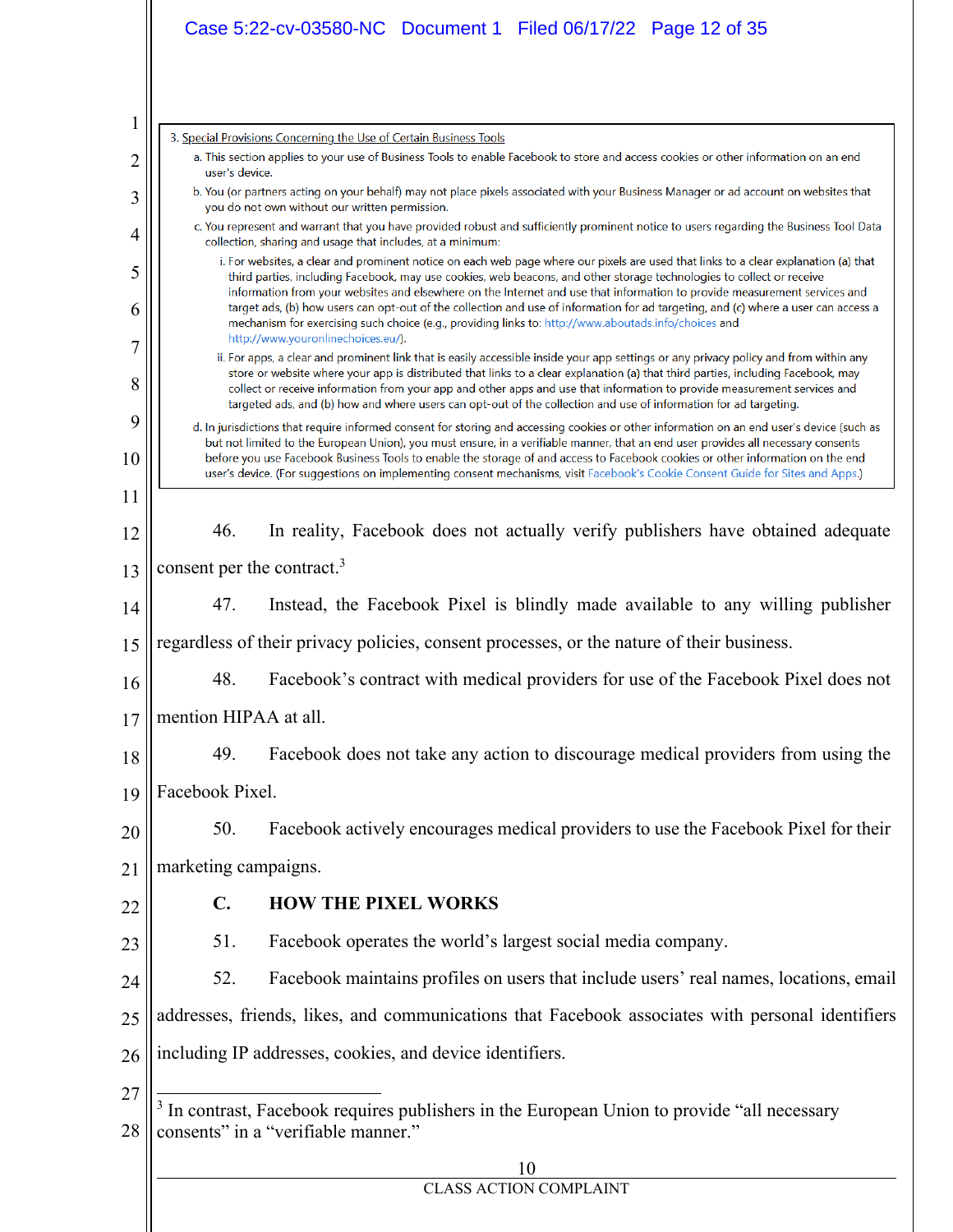1 2 53. Facebook also tracks non-users across the web through its widespread Internet marketing products and source code.

3 4 5 54. Facebook's revenue is derived almost entirely from selling targeted advertising to Facebook users on Facebook.com and to all Internet users on non-Facebook sites that integrate Facebook marketing source code on their websites.

6 7 8 55. Facebook Business is the division that provides advertising services to developers. Facebook Business and the advertising tools it provides to developers are focused on trade and commerce.

9 10 56. The Facebook Pixel, a product for Facebook Business, is a "piece of code" that lets developers "measure, optimize and build audiences for … ad campaigns."4

11 12 57. The Facebook Pixel is an invisible 1x1 web bug that Facebook makes available to web-developers to help track ad-driven activity from Facebook and others on their website.

- 58. Key features of the Facebook Pixel include its ability to help developers:
- 14 15 a. "Measure cross-device conversions" and "understand how your cross-device ads help influence conversion";
- 16 17 b. "Optimize delivery to people likely to take action" and "ensure your ads are shown to the people most likely to take action"; and
- 18 19 20 c. "Create custom audience from website visitors" and create "dynamic ads [to] help you automatically show website visitors the products they viewed on your website – or related ones."

21 22 23 59. Facebook describes the Facebook Pixel as "a snippet of Javascript code" that "relies on Facebook cookies, which enable [Facebook] to match … website visitors to their respective Facebook User accounts."

24 / / /

13

- 25  $/ /$
- 26 / / /

4

- 27
- 28

https://www.facebook.com/business/learn/facebook-ads-pixel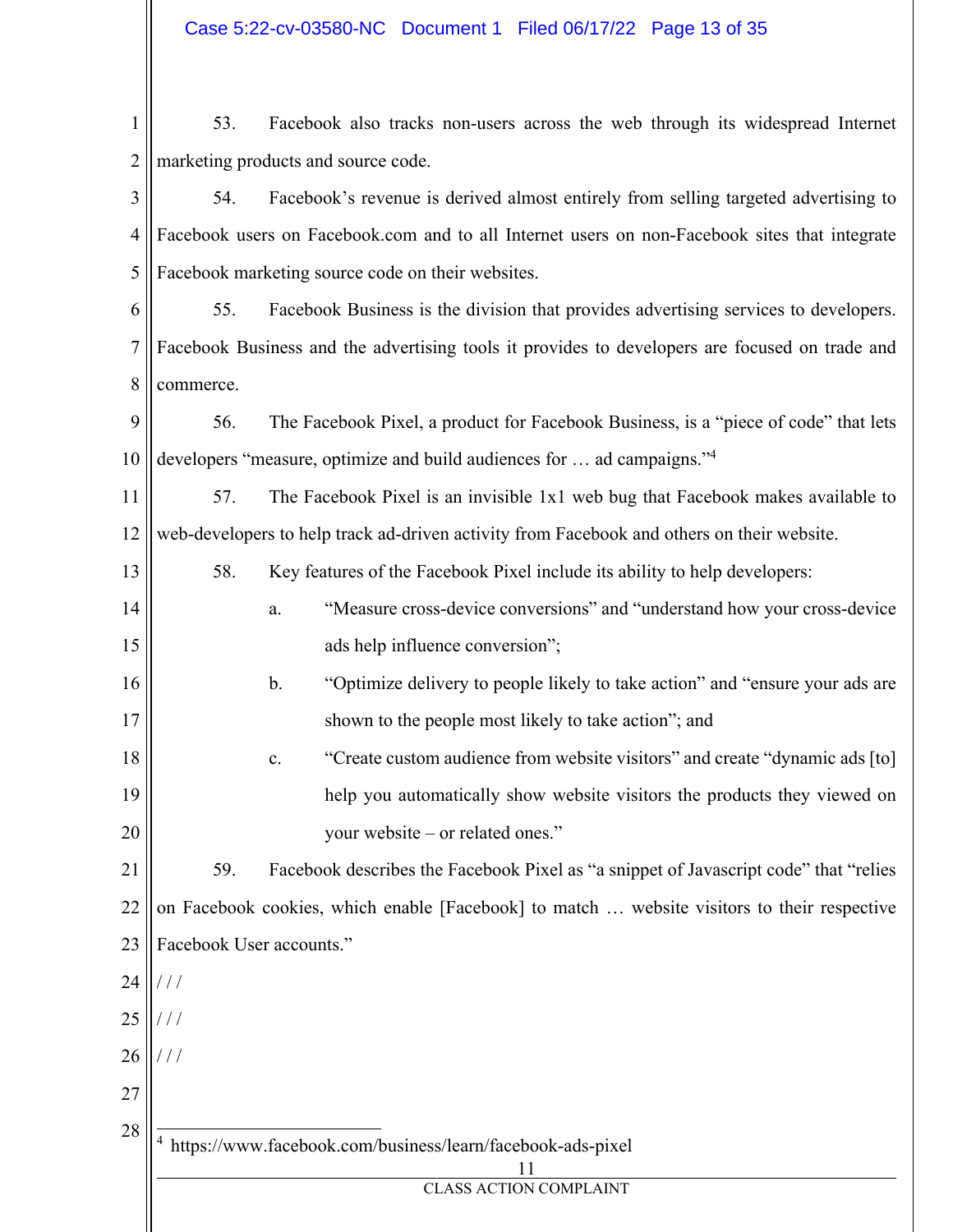|          | Case 5:22-cv-03580-NC Document 1 Filed 06/17/22 Page 14 of 35                                                                                                                                                                                                                                                                                                                                        |
|----------|------------------------------------------------------------------------------------------------------------------------------------------------------------------------------------------------------------------------------------------------------------------------------------------------------------------------------------------------------------------------------------------------------|
| 1        | 60.<br>Facebook further explains "How the Facebook Pixel Works" <sup>5</sup>                                                                                                                                                                                                                                                                                                                         |
| 2        | How the Facebook pixel works                                                                                                                                                                                                                                                                                                                                                                         |
| 3        | When someone visits your website and takes an action (for example, buying something), the Facebook pixel is triggered                                                                                                                                                                                                                                                                                |
| 4<br>5   | and reports this action. This way, you'll know when a customer took an action after seeing your Facebook ad. You'll also<br>be able to reach this customer again by using a custom audience. When more and more conversions happen on your<br>website, Facebook gets better at delivering your ads to people who are more likely to take certain actions. This is called<br>conversion optimization. |
| 6        |                                                                                                                                                                                                                                                                                                                                                                                                      |
| 7        | 61.<br>Facebook provides simple instructions for developers to set up the Facebook Pixel:                                                                                                                                                                                                                                                                                                            |
| 8        | Setting up the Facebook pixel                                                                                                                                                                                                                                                                                                                                                                        |
| 9        | If you have access to your website's code, you can add the Facebook pixel yourself. Simply place the                                                                                                                                                                                                                                                                                                 |
| 10       | Facebook pixel base code (what you see when you create your pixel) on all pages of your website. Then<br>add standard events to the pixel code on the special pages of your website, such as your add-to-cart                                                                                                                                                                                        |
| 11<br>12 | page or your purchase page. For full step-by-step instructions on adding the Facebook pixel to your site,<br>visit the Help Center.                                                                                                                                                                                                                                                                  |
| 13       | Many people need the help of a developer to complete this step. If that's the case, simply email your                                                                                                                                                                                                                                                                                                |
| 14       | Facebook pixel code to them, and they can easily add it to your site.                                                                                                                                                                                                                                                                                                                                |
| 15       |                                                                                                                                                                                                                                                                                                                                                                                                      |
| 16       | Create your Facebook pixel to send to your developer, or install it<br>yourself.                                                                                                                                                                                                                                                                                                                     |
| 17       | <b>Go to Ads Manager</b>                                                                                                                                                                                                                                                                                                                                                                             |
| 18       |                                                                                                                                                                                                                                                                                                                                                                                                      |
| 19       | 62.<br>Facebook creates the Facebook code for each developer who installs it.                                                                                                                                                                                                                                                                                                                        |
| 20       | ///                                                                                                                                                                                                                                                                                                                                                                                                  |
| 21       | '                                                                                                                                                                                                                                                                                                                                                                                                    |
| 22<br>23 | ///<br>///                                                                                                                                                                                                                                                                                                                                                                                           |
| 24       | ///                                                                                                                                                                                                                                                                                                                                                                                                  |
| 25       | ///                                                                                                                                                                                                                                                                                                                                                                                                  |
| 26       | ///                                                                                                                                                                                                                                                                                                                                                                                                  |
| 27       |                                                                                                                                                                                                                                                                                                                                                                                                      |
| 28       | https://www.facebook.com/business/learn/facebook-ads-pixel                                                                                                                                                                                                                                                                                                                                           |
|          | 12                                                                                                                                                                                                                                                                                                                                                                                                   |
|          | <b>CLASS ACTION COMPLAINT</b>                                                                                                                                                                                                                                                                                                                                                                        |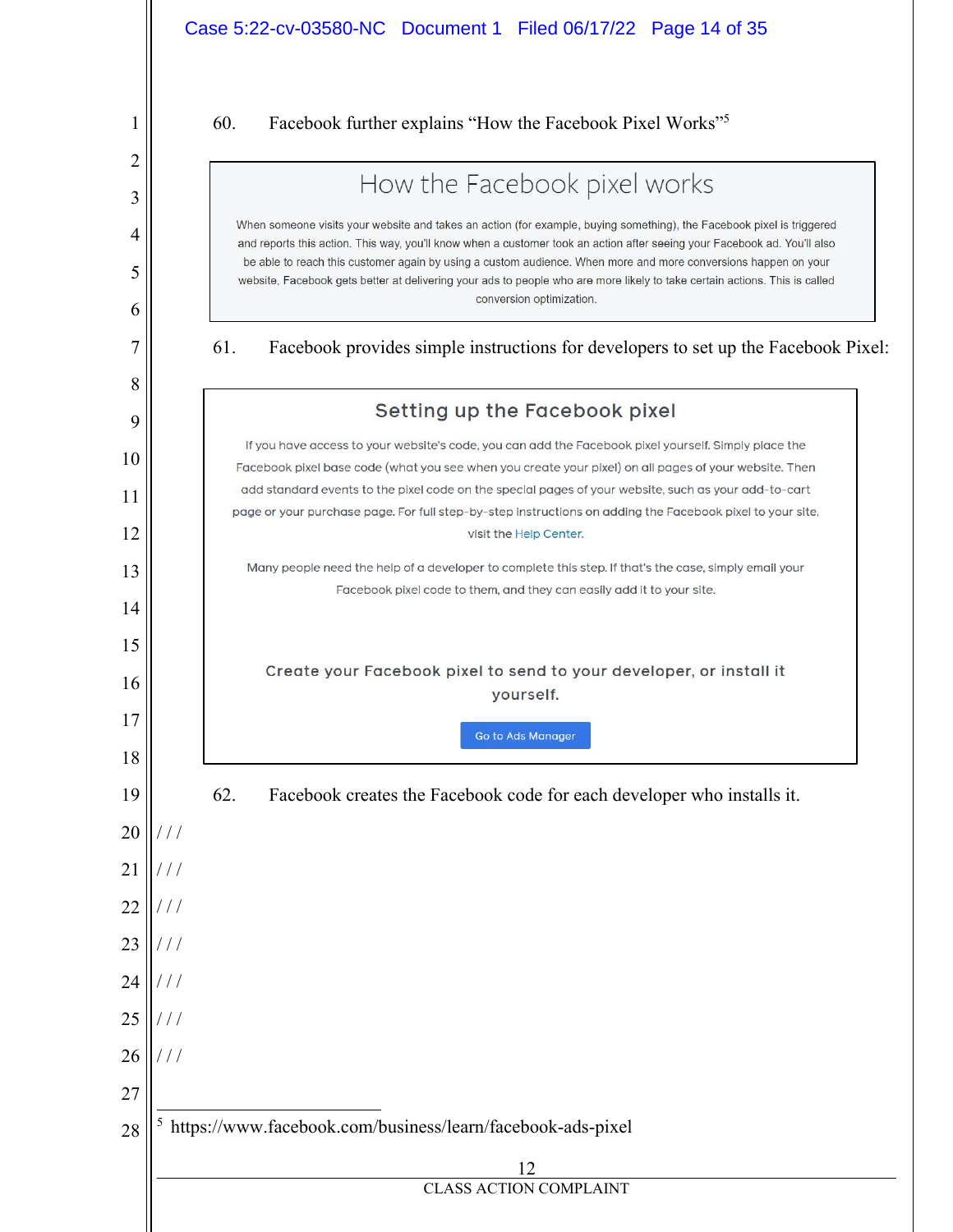1 2 63. Facebook recommends that the Pixel code be placed early in the source code for any given webpage or website to ensure that the user will be tracked:

3

4

5

6

7

8

## **Installing The Pixel**

To install the pixel, we highly recommend that you add its base code between the opening and closing <head> tags on every page where you will be tracking website visitor actions. Most developers add it to their website's persistent header, so it can be used on all pages.

Placing the code within your <head> tags reduces the chances of browsers or third-party code blocking the pixel's execution. It also executes the code sooner, increasing the chance that your visitors are tracked before they leave your page.

9

10 11 12 64. By executing the code sooner, Facebook has designed the Pixel such that Facebook receives the information about patient actions on the medical provider's properties contemporaneous with their making.

13 14 15 16 17 65. As soon as a patient take any action on a webpage which includes the Facebook Pixel—such as clicking a button to register, login, or logout of a patient portal or to create an appointment—Facebook's source code commands the patient's computing device to re-direct the content of the patient's communication to Facebook while the exchange of the communication between the patient and the medical provider is still occurring.

18 19 20 66. By design, Facebook receives the content of a patient's patient portal sign-in communication immediately *after* the patient clicks the log-in button and *before* the medical provider receives it.

21 22 67. In *all* cases, the content of the patient's portal and appointment communications are re-directed to Facebook while the communications are still occurring.

23 24 68. The cookies that Facebook identifies patients with include, but are not necessarily limited to, cookies named: c\_user, datr, fr, and \_fbp.

25 26 27 28 69. The c\_user cookie is a means of identification for Facebook users. The c\_user cookie value is the Facebook equivalent of a user identification number. Each Facebook user account has one – and only one – unique c\_user cookie. Facebook uses the c\_user cookie to record user activities and communications.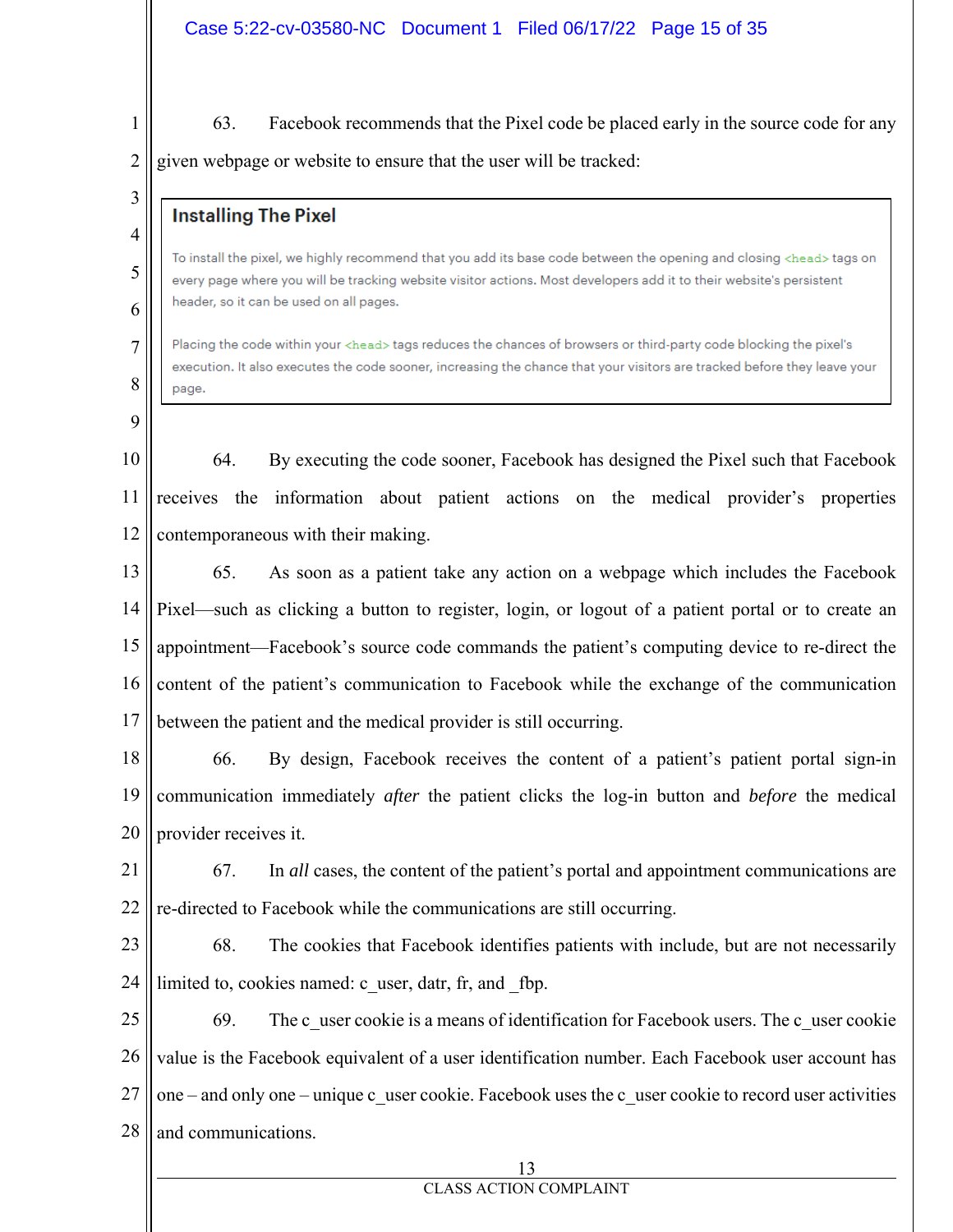1 2 3 4 70. A skilled computer user can obtain the c\_user cookie value for any Facebook user by (1) going to the user's Facebook page, (2) right-clicking on their mouse, (3) selecting 'View page source,' (4) executing a control-F function for "fb://profile," and (5) copying the number value that appears after "fb://profile" in the page source code of the target Facebook user's page.

5 6 7 8 9 71. It is even easier to find the Facebook account associated with a c\_user cookie: one simply needs to log-in to Facebook, and then type www.facebook.com/#, with # representing the c\_user cookie identifier. For example, the c\_user cookie value for Mark Zuckerberg is 4. Logging in to Facebook and typing www.facebook.com/4 in the web browser retrieves Mark Zuckerberg's Facebook page: www.facebook.com/zuck.

10 11 12 72. The Facebook datr cookie identifies the patient's specific web browser from which the patient is sending the communication. It is an identifier that is unique to the patient's specific web browser and is therefore a means of identification for Facebook users.

13 14 15 73. Facebook keeps a record of every datr cookie identifier associated with each of its users, and a Facebook user can obtain a redacted list of all datr cookies associated with his or her Facebook account from Facebook.

16 17 74. Any Facebook user can view the specific datr cookie identifiers that Facebook has associated with their account by using the Facebook Download Your Information tool.

18 19 20 21 22 75. The Facebook fr cookie is an encrypted combination of the c\_user and datr cookies. $6$ 76. The Facebook \_fbp cookie is a Facebook identifier that is set by Facebook source code and associated with Defendant's use of the Facebook Pixel. The \_fbp cookie is a Facebook cookie that masquerades as a first-party cookie to evade third party cookie blockers and share data more directly between a medical provider and Facebook.

23 24 77. The medical provider or its developer then simply copy-paste the Facebook Pixel code that Facebook creates and providers into the medical provider's web-property.

25 / / /

26

28 https://securehomes.esat.kuleuven.be/~gacar/fb\_tracking/fb\_pluginsv1.0.pdf

| $res. csat. kultuveti. 0e/~gatai/10$ acking/10 plugilisvi.0.pdf. |
|------------------------------------------------------------------|
| 14                                                               |
| <b>CLASS ACTION COMPLAINT</b>                                    |
|                                                                  |

<sup>27</sup> <sup>6</sup> *See* Facebook Tracking Through Social Plug-ins: Technical Report prepared for the Belgian Privacy Commission, Mar. 27, 2015, available at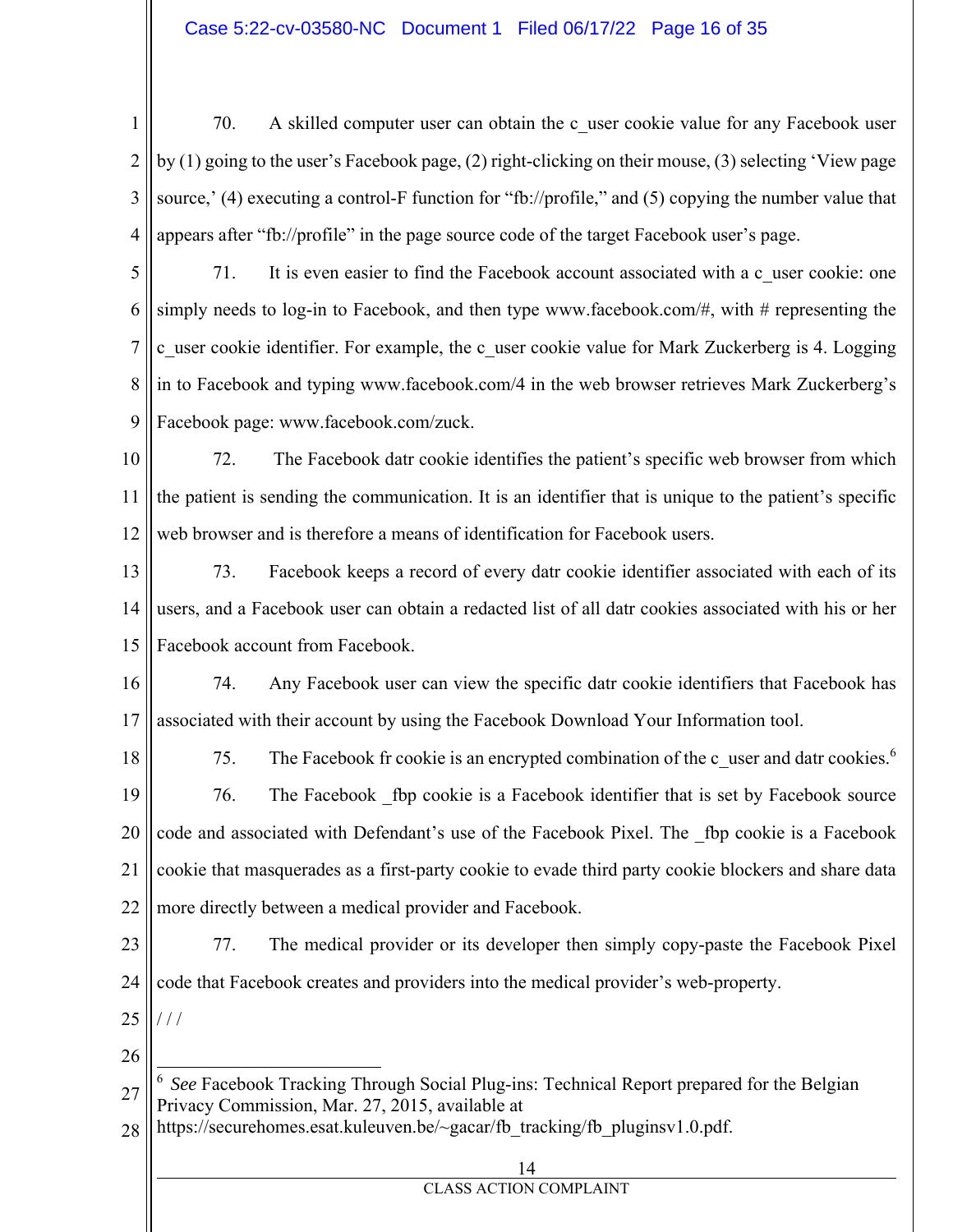1  $2 \parallel$  as "adding an item to their shopping cart or making a purchase." 78. Facebook expressly admits that the Pixel "log[s] when someone takes an action" such

| 3       |                                                                                                                                                                                                    |  |  |  |  |  |  |  |  |  |  |
|---------|----------------------------------------------------------------------------------------------------------------------------------------------------------------------------------------------------|--|--|--|--|--|--|--|--|--|--|
| 4       |                                                                                                                                                                                                    |  |  |  |  |  |  |  |  |  |  |
| 5       |                                                                                                                                                                                                    |  |  |  |  |  |  |  |  |  |  |
| 6       |                                                                                                                                                                                                    |  |  |  |  |  |  |  |  |  |  |
| 7       |                                                                                                                                                                                                    |  |  |  |  |  |  |  |  |  |  |
| 8       |                                                                                                                                                                                                    |  |  |  |  |  |  |  |  |  |  |
| 9<br>10 | Once you've set up the Meta Pixel, the Pixel will log when someone takes an action on your website.                                                                                                |  |  |  |  |  |  |  |  |  |  |
| 11      | Examples of actions include adding an item to their shopping cart or making a purchase. The Meta                                                                                                   |  |  |  |  |  |  |  |  |  |  |
| 12      | Pixel receives these actions, or events, which you can view on your Meta Pixel page in Events<br>Manager. From there, you'll be able to see the actions that your customers take. You'll also have |  |  |  |  |  |  |  |  |  |  |
| 13      | options to reach those customers again through future Facebook ads.                                                                                                                                |  |  |  |  |  |  |  |  |  |  |
| 14      | 79.<br>For medical providers, the actions that the Facebook Pixel logs include:                                                                                                                    |  |  |  |  |  |  |  |  |  |  |
| 15      | When a patient clicks to register for the patient portal;<br>a.                                                                                                                                    |  |  |  |  |  |  |  |  |  |  |
| 16      | When a patient clicks to log-in to the patient portal;<br>b.                                                                                                                                       |  |  |  |  |  |  |  |  |  |  |
| 17      | When a patient clicks to logout of the patient portal;<br>c.                                                                                                                                       |  |  |  |  |  |  |  |  |  |  |
| 18      | When a patient sets up an appointment;<br>d.                                                                                                                                                       |  |  |  |  |  |  |  |  |  |  |
| 19      | When a patient clicks a button to call the provider; and<br>e.                                                                                                                                     |  |  |  |  |  |  |  |  |  |  |
| 20      | f.<br>The specific communications a patient exchanges at the provider's property,                                                                                                                  |  |  |  |  |  |  |  |  |  |  |
| 21      | including those relating to specific providers, conditions, and treatments and                                                                                                                     |  |  |  |  |  |  |  |  |  |  |
| 22      | the timing of such actions, including whether they are made while a patient                                                                                                                        |  |  |  |  |  |  |  |  |  |  |
| 23      | is still logged-in to a patient portal or around the same time that the patient                                                                                                                    |  |  |  |  |  |  |  |  |  |  |
| 24      | has scheduled an appointment, called the medical provider, or logged in or                                                                                                                         |  |  |  |  |  |  |  |  |  |  |
| 25      | out of the patient portal.                                                                                                                                                                         |  |  |  |  |  |  |  |  |  |  |
| 26      | $\frac{1}{2}$                                                                                                                                                                                      |  |  |  |  |  |  |  |  |  |  |
| 27      |                                                                                                                                                                                                    |  |  |  |  |  |  |  |  |  |  |
| 28      |                                                                                                                                                                                                    |  |  |  |  |  |  |  |  |  |  |
|         | 15                                                                                                                                                                                                 |  |  |  |  |  |  |  |  |  |  |
|         | <b>CLASS ACTION COMPLAINT</b>                                                                                                                                                                      |  |  |  |  |  |  |  |  |  |  |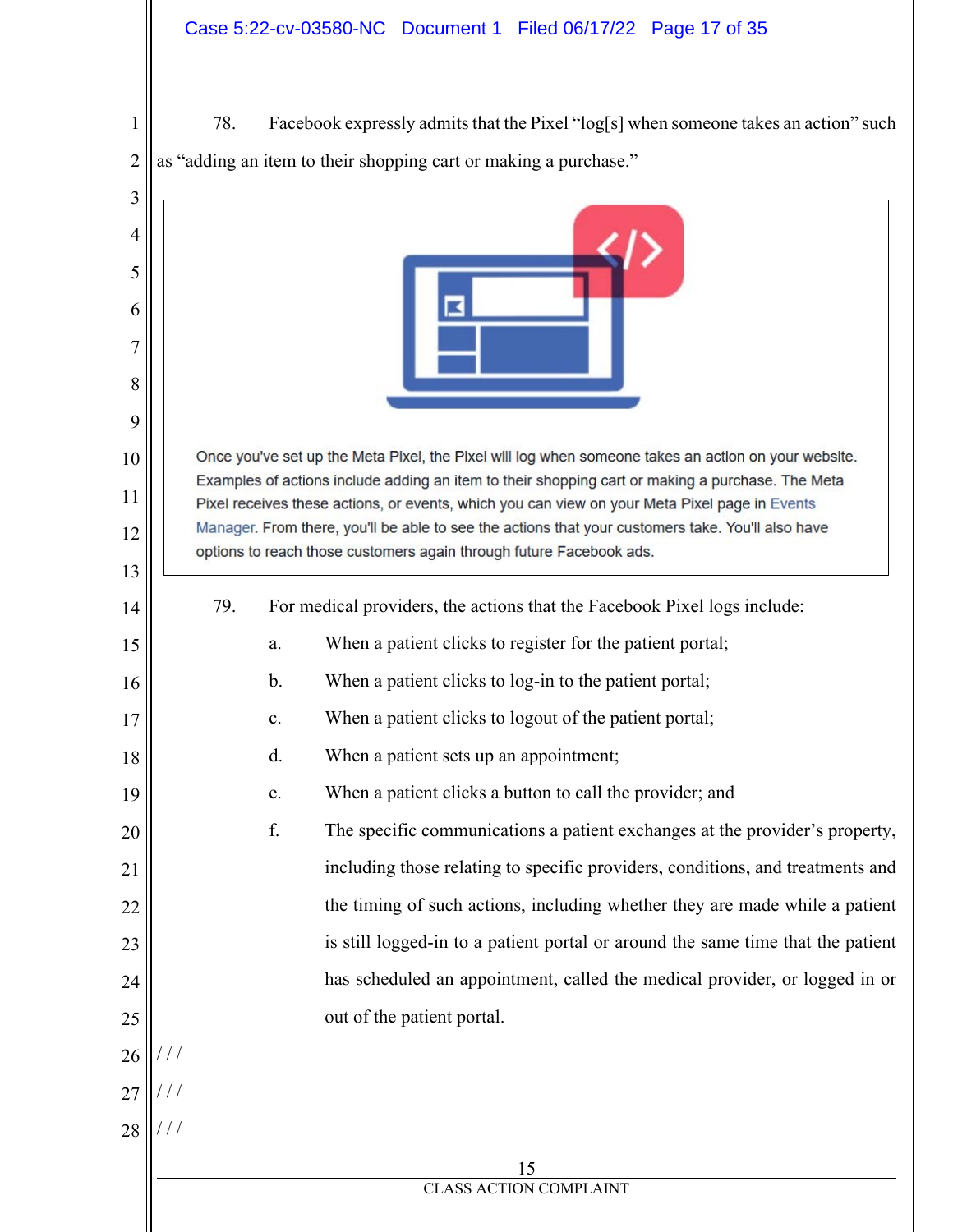1 2

8

## **D. FACEBOOK PUBLICLY ACKNOWLEDGES THAT HEALTH-BASED ADVERTISING IS INAPPROPRIATE**

3 4 80. Facebook has publicly acknowledged that targeted advertising based on health information is not appropriate.

5 6 7 81. On November 9, 2021, Facebook announced that it was removing the ability to target users on "topics people may perceive as sensitive, such as options referencing causes, organizations, or public figures that relate to health $[.]$ <sup>77</sup>

82. Facebook's announcement was a public relations success:

9 10 11 12 13 a. Reuters published a story headlined "Facebook plans to remove thousands of sensitive ad-targeting options" and lead the story with a sentence about Facebook's "plans to remove detailed ad-targeting options that refer to 'sensitive' topics, such as ads based on interactions with content around … health $[.]$ <sup>38</sup>

- 14 15 16 b. The New York Times published a similar story with a similar headline, "Meta plans to remove thousands of sensitive ad-targeting categories: Ad buyers will no long be able to use topics such as health  $\ldots$  to target people[.]"<sup>9</sup>
	- c. Many more, similar, articles were published, giving Facebook's users the misimpression that Facebook would not allow targeting based on health

19 20 21 22 83. But Facebook did not change the most insidious types of targeting based on health: those marketing campaigns from medical providers that disclose patient identities and their individually identifiable health information to Facebook for the purpose of targeted marketing based on their communications with their medical providers.

- 23  $/ /$
- 24

17

18

25 26 7 https://www.facebook.com/business/news/removing-certain-ad-targeting-options-and-expandingour-ad-controls

27 <sup>8</sup> https://www.reuters.com/technology/facebook-removes-target-options-advertisers-some-topics-2021-11-09/

28 <sup>9</sup> https://www.nytimes.com/2021/11/09/technology/meta-facebook-ad-targeting.html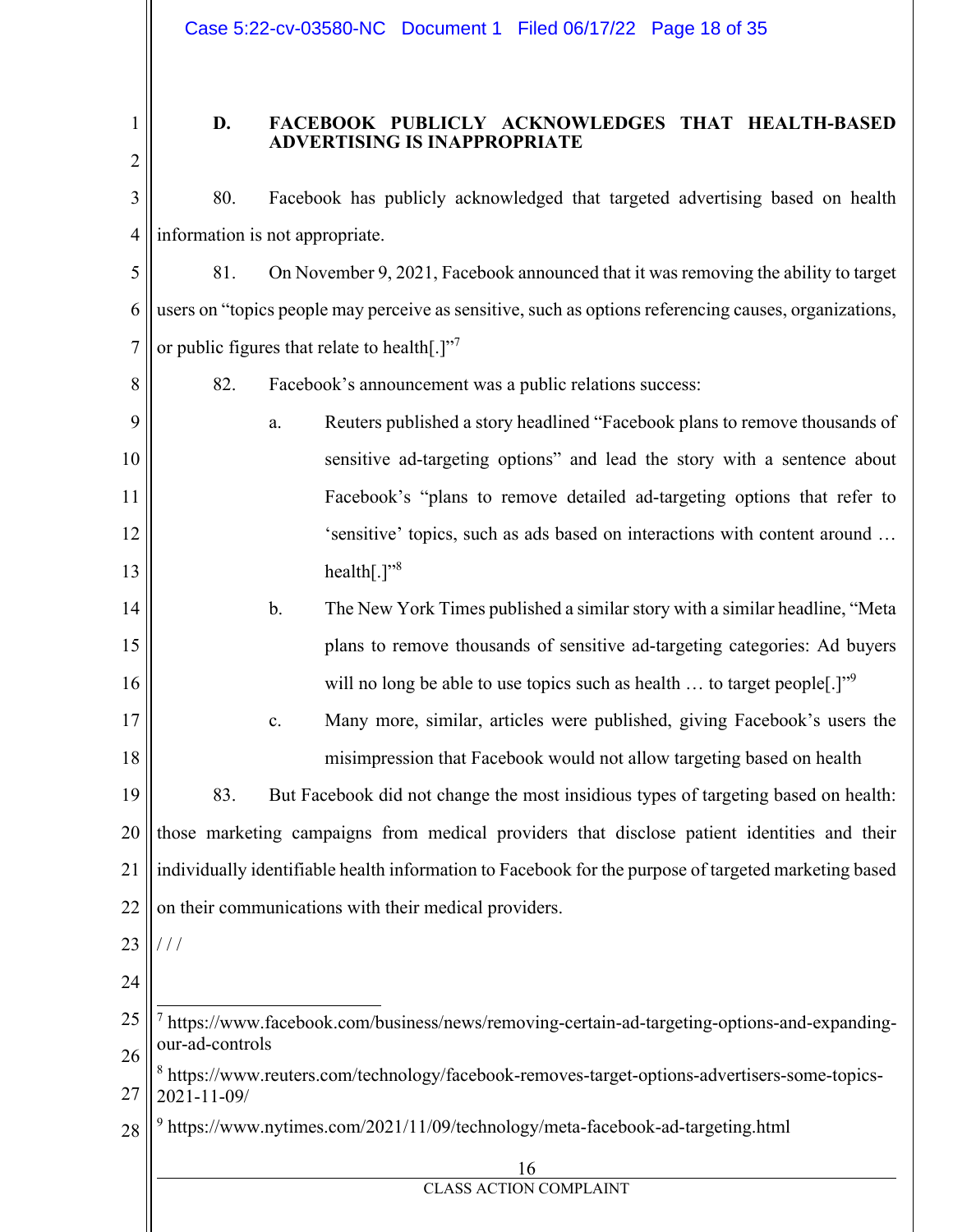| 1 | 84.                                      |  |  |  |  | Facebook clarified that the change was limited to "people's interactions with |  |
|---|------------------------------------------|--|--|--|--|-------------------------------------------------------------------------------|--|
|   | 2   content" on the Facebook "platform." |  |  |  |  |                                                                               |  |

3 4 5 6 85. Facebook then informed advertisers that they could still use "website custom audiences and lookalike" to "help reach people who have already engaged with a business or group's website or products." In the case of medical providers, the "people who have already engaged" are patients.

## **E. FACEBOOK CHANGED ITS CONTRACTUAL PRIVACY PROMISES IN 2018**

86. Prior to April 2018, Facebook's contract did not "require" partners to have the lawful rights to share user data before doing so.

10 11

9

87. Upon information and belief, Facebook changed its contract with users on or about April 19, 2018, which added a clause stating: "We require each of these partners to have lawful rights to collect, use and share your data before providing any data to us."

13 14

15

12

88. The following is a side-by-side comparison of the pre- and post-April 2018 contract provisions:

|                                                    | Before April 19, 2018                                                                                                                                                                                                                                                                                                                                                                                                                                                                                                                                                                                                                                                                                                                                                                                            | <b>After April 19, 2018</b>                                                                                                                                                                                                                                                                                                                                                                                                                                                                                                                                                                                                                                                                                                                                                                                                                                                                                                                                                                                                                                                                                                                                                                                                                                                              |
|----------------------------------------------------|------------------------------------------------------------------------------------------------------------------------------------------------------------------------------------------------------------------------------------------------------------------------------------------------------------------------------------------------------------------------------------------------------------------------------------------------------------------------------------------------------------------------------------------------------------------------------------------------------------------------------------------------------------------------------------------------------------------------------------------------------------------------------------------------------------------|------------------------------------------------------------------------------------------------------------------------------------------------------------------------------------------------------------------------------------------------------------------------------------------------------------------------------------------------------------------------------------------------------------------------------------------------------------------------------------------------------------------------------------------------------------------------------------------------------------------------------------------------------------------------------------------------------------------------------------------------------------------------------------------------------------------------------------------------------------------------------------------------------------------------------------------------------------------------------------------------------------------------------------------------------------------------------------------------------------------------------------------------------------------------------------------------------------------------------------------------------------------------------------------|
| 16<br>17<br>18<br>19<br>20<br>21<br>22<br>23<br>24 | Information from websites and apps that use our Services.<br>We collect information when you visit or use third-party websites and<br>apps that use our Services (like when they offer our Like button or<br>Facebook Log In or use our measurement and advertising services).<br>This includes information about the websites and apps you visit, your<br>use of our Services on those websites and apps, as well as information<br>the developer or publisher of the app or website provides to you or us.<br>Information from third-party partners.<br>We receive information about you and your activities on and off<br>Facebook from third-party partners, such as information from a partner<br>when we jointly offer services or from an advertiser about your<br>experiences or interactions with them. | Information from partners.<br>Advertisers, app developers, and publishers can send us information<br>through Meta Business Tools they use, including our social plug-ins (such<br>as the Like button), Facebook Login, our APIs and SDKs, or the Meta pixel.<br>These partners provide information about your activities off of our<br>Products-including information about your device, websites you visit,<br>purchases you make, the ads you see, and how you use their services<br>-whether or not you have an account or are logged into our Products.<br>For example, a game developer could use our API to tell us what games<br>you play, or a business could tell us about a purchase you made in its<br>store. We also receive information about your online and offline actions<br>and purchases from third-party data providers who have the rights to<br>provide us with your information.<br>Partners receive your data when you visit or use their services or through<br>third parties they work with. We require each of these partners to have<br>lawful rights to collect, use and share your data before providing any data<br>to us. Learn more about the types of partners we receive data from.<br>To learn more about how we use cookies in connection with Meta |
| 25                                                 |                                                                                                                                                                                                                                                                                                                                                                                                                                                                                                                                                                                                                                                                                                                                                                                                                  | Business Tools, review the <b>Facebook Cookies Policy</b> and <b>Instagram</b><br><b>Cookies Policy.</b>                                                                                                                                                                                                                                                                                                                                                                                                                                                                                                                                                                                                                                                                                                                                                                                                                                                                                                                                                                                                                                                                                                                                                                                 |
| 26                                                 |                                                                                                                                                                                                                                                                                                                                                                                                                                                                                                                                                                                                                                                                                                                                                                                                                  |                                                                                                                                                                                                                                                                                                                                                                                                                                                                                                                                                                                                                                                                                                                                                                                                                                                                                                                                                                                                                                                                                                                                                                                                                                                                                          |
| 27                                                 |                                                                                                                                                                                                                                                                                                                                                                                                                                                                                                                                                                                                                                                                                                                                                                                                                  |                                                                                                                                                                                                                                                                                                                                                                                                                                                                                                                                                                                                                                                                                                                                                                                                                                                                                                                                                                                                                                                                                                                                                                                                                                                                                          |
| 28                                                 |                                                                                                                                                                                                                                                                                                                                                                                                                                                                                                                                                                                                                                                                                                                                                                                                                  |                                                                                                                                                                                                                                                                                                                                                                                                                                                                                                                                                                                                                                                                                                                                                                                                                                                                                                                                                                                                                                                                                                                                                                                                                                                                                          |
|                                                    |                                                                                                                                                                                                                                                                                                                                                                                                                                                                                                                                                                                                                                                                                                                                                                                                                  | 17                                                                                                                                                                                                                                                                                                                                                                                                                                                                                                                                                                                                                                                                                                                                                                                                                                                                                                                                                                                                                                                                                                                                                                                                                                                                                       |
|                                                    |                                                                                                                                                                                                                                                                                                                                                                                                                                                                                                                                                                                                                                                                                                                                                                                                                  | <b>CLASS ACTION COMPLAINT</b>                                                                                                                                                                                                                                                                                                                                                                                                                                                                                                                                                                                                                                                                                                                                                                                                                                                                                                                                                                                                                                                                                                                                                                                                                                                            |
|                                                    |                                                                                                                                                                                                                                                                                                                                                                                                                                                                                                                                                                                                                                                                                                                                                                                                                  |                                                                                                                                                                                                                                                                                                                                                                                                                                                                                                                                                                                                                                                                                                                                                                                                                                                                                                                                                                                                                                                                                                                                                                                                                                                                                          |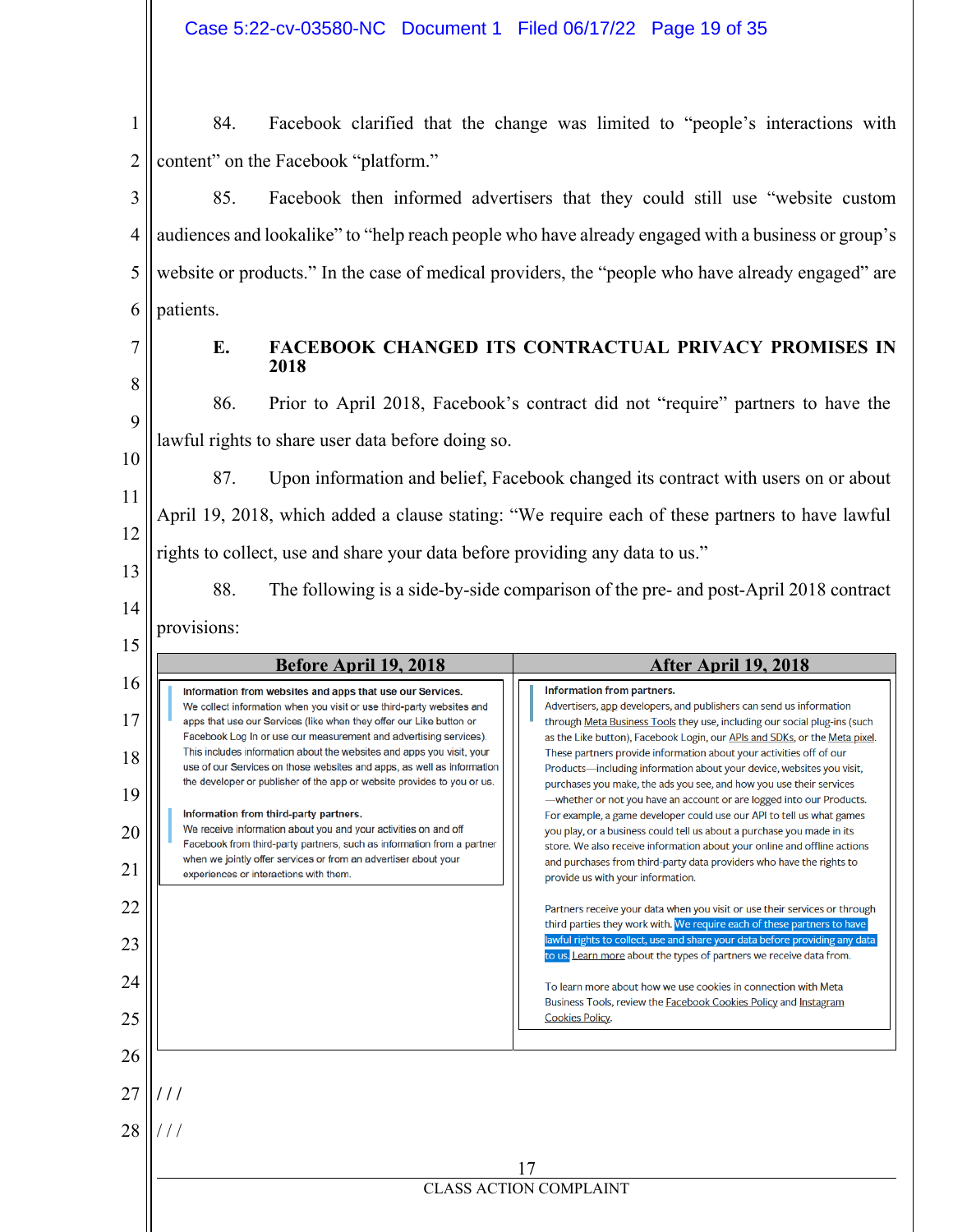$1 || \mathbf{V}.$ 

# **V. CLASS ACTION ALLEGATIONS**

| $\overline{2}$ | Plaintiffs file this as a class action on behalf of themselves and the following class:<br>89.                                                                |    |                                                                                                                                                                       |  |
|----------------|---------------------------------------------------------------------------------------------------------------------------------------------------------------|----|-----------------------------------------------------------------------------------------------------------------------------------------------------------------------|--|
| 3              | All Facebook users who are current or former patients of medical providers in the                                                                             |    |                                                                                                                                                                       |  |
| $\overline{4}$ | United States with web properties through which Facebook acquired patient<br>communications relating to medical provider patient portals, appointments, phone |    |                                                                                                                                                                       |  |
| 5              |                                                                                                                                                               |    | calls, and communications associated with patient portal users, for which neither<br>the medical provider nor Facebook obtained a HIPAA, or any other valid, consent. |  |
| 6              | 90.                                                                                                                                                           |    | Excluded from the Class are the Court and its personnel and the Defendant and its                                                                                     |  |
| $\tau$         |                                                                                                                                                               |    | officers, directors, employees, affiliates, legal representatives, predecessors, successors and                                                                       |  |
| $\,$ $\,$      |                                                                                                                                                               |    | assigns, and any entity in which any of them have a controlling interest.                                                                                             |  |
| 9              | 91.                                                                                                                                                           |    | The members of the Class are so numerous that joinder is impracticable.                                                                                               |  |
| 10             | 92.                                                                                                                                                           |    | Common questions of law and fact are apt to drive resolution of the case, exist as to                                                                                 |  |
| 11             |                                                                                                                                                               |    | all members of the Class and predominate over any questions affecting solely individual members                                                                       |  |
| 12             |                                                                                                                                                               |    | of the Class including, but not limited to, the following:                                                                                                            |  |
| 13             |                                                                                                                                                               | a. | Whether the Facebook Pixel is designed to send individually identifiable                                                                                              |  |
| 14             | information to Facebook;                                                                                                                                      |    |                                                                                                                                                                       |  |
| 15             |                                                                                                                                                               | b. | Whether the Facebook Terms and Privacy Notice are valid contracts;                                                                                                    |  |
| 16             |                                                                                                                                                               | c. | Whether Facebook failed to require medical providers to have lawful rights                                                                                            |  |
| 17             |                                                                                                                                                               |    | to share patient data with Facebook before deploying the Facebook Pixel;                                                                                              |  |
| 18             | d.<br>Whether Facebook acquired the content of patient communications;                                                                                        |    |                                                                                                                                                                       |  |
| 19             | Whether the patient class provided Facebook with authorization to acquire<br>e.                                                                               |    |                                                                                                                                                                       |  |
| 20             | their communications with their medical providers, including through the                                                                                      |    |                                                                                                                                                                       |  |
| 21             |                                                                                                                                                               |    | patient portal, appointment forms, and phone calls;                                                                                                                   |  |
| 22             | f.<br>Whether the Facebook Pixel's presence and use on medical provider                                                                                       |    |                                                                                                                                                                       |  |
| 23             | websites where it discloses actions that patients take relating to patient                                                                                    |    |                                                                                                                                                                       |  |
| 24             | portals, appointments, and phone calls to their medical providers is highly                                                                                   |    |                                                                                                                                                                       |  |
| 25             | offensive;                                                                                                                                                    |    |                                                                                                                                                                       |  |
| 26             | Whether Facebook's acquisition of the content of communications between<br>g.                                                                                 |    |                                                                                                                                                                       |  |
| 27             | patients and their medical providers occurred contemporaneous to their                                                                                        |    |                                                                                                                                                                       |  |
| 28             |                                                                                                                                                               |    | making;                                                                                                                                                               |  |
|                | 18<br><b>CLASS ACTION COMPLAINT</b>                                                                                                                           |    |                                                                                                                                                                       |  |
|                |                                                                                                                                                               |    |                                                                                                                                                                       |  |
|                |                                                                                                                                                               |    |                                                                                                                                                                       |  |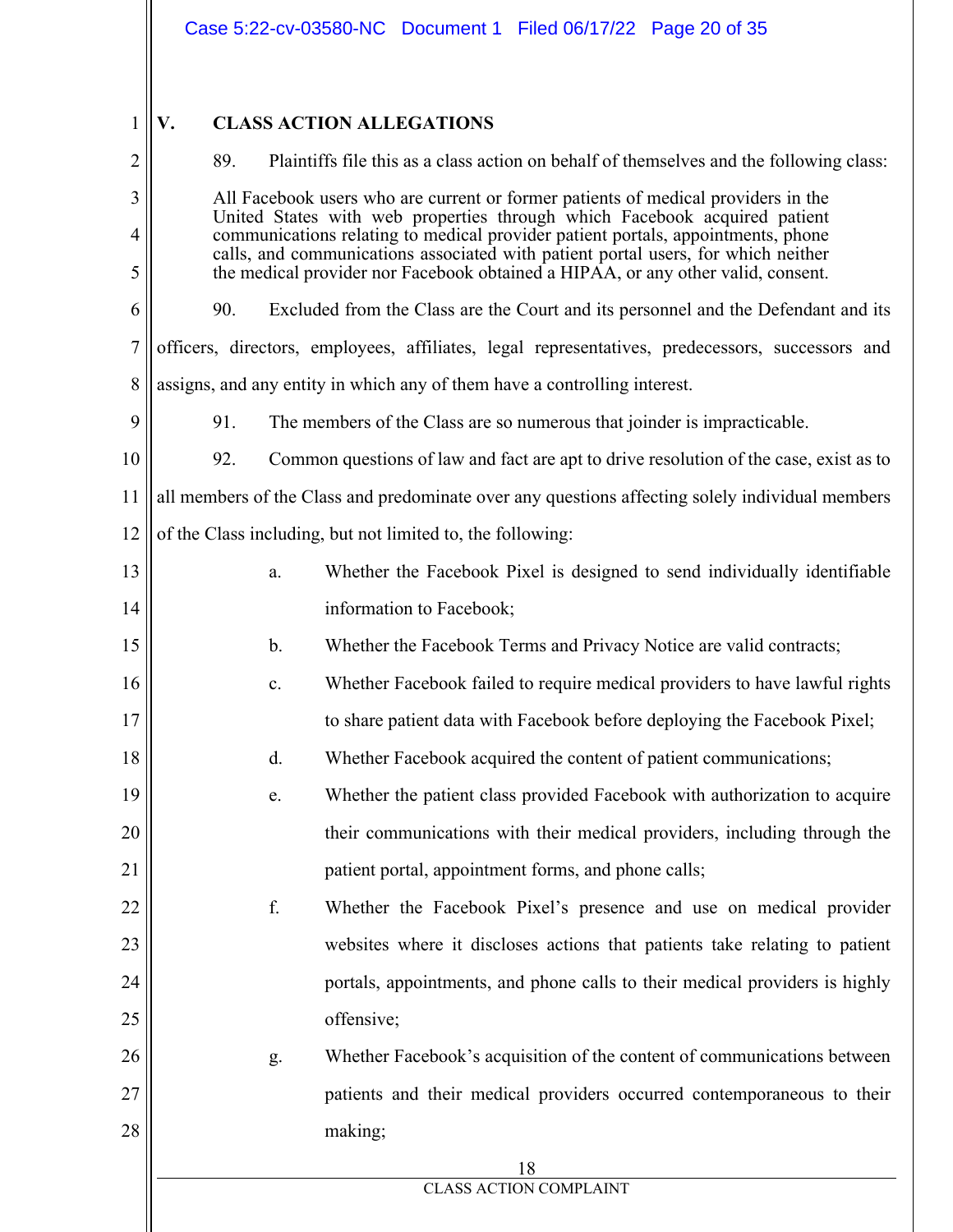h. Whether Facebook breached its contract with users;

1

2

3

4

i. Whether the information at issue has economic value; and

j. Whether Facebook unjustly profited from its collection of patient portal, appointment, and phone call information.

5 6 7 93. The named Plaintiff's claims are typical of the claims of other Class members, as all members of the Class were similarly affected by Facebook's wrongful conduct in violation of federal and California law, as complained of herein.

8 9 10 11 94. The named Plaintiff will fairly and adequately protect the interests of the members of the Class and has retained counsel that is competent and experienced in class action litigation. The named Plaintiff has no interests that conflict with, or are otherwise antagonistic to, the interests of, other Class members.

12 13 14 15 16 95. A class action is superior to all other available methods for the fair and efficient adjudication of this controversy since joinder of all members is impracticable. Further, as the damages that individual Class members have suffered may be relatively small, the expense and burden of individual litigation make it impossible for members of the Class to individually redress the wrongs done to them. There will be no difficulty in management of this action as a class action.

17 **VI. TOLLING** 

18 19 20 21 96. Any applicable statute of limitations has been tolled by Defendant's knowing and active concealment of the misrepresentations and omissions alleged herein. Through no fault or lack of diligence, Plaintiff and members of the Class were deceived and could not reasonably discover Defendant's deception and unlawful conduct.

22 23 24 25 26 27 97. Plaintiff and members of the Class did not discover and did not know of any facts that would have caused a reasonable person to suspect that Defendant was acting unlawfully and in the manner alleged herein. As alleged herein, the representations made by Facebook were material to Plaintiff and members of the Class at all relevant times. Within the time period of any applicable statutes of limitations, Plaintiff and members of the Class could not have discovered through the exercise of reasonable diligence the alleged wrongful conduct.

28 / / /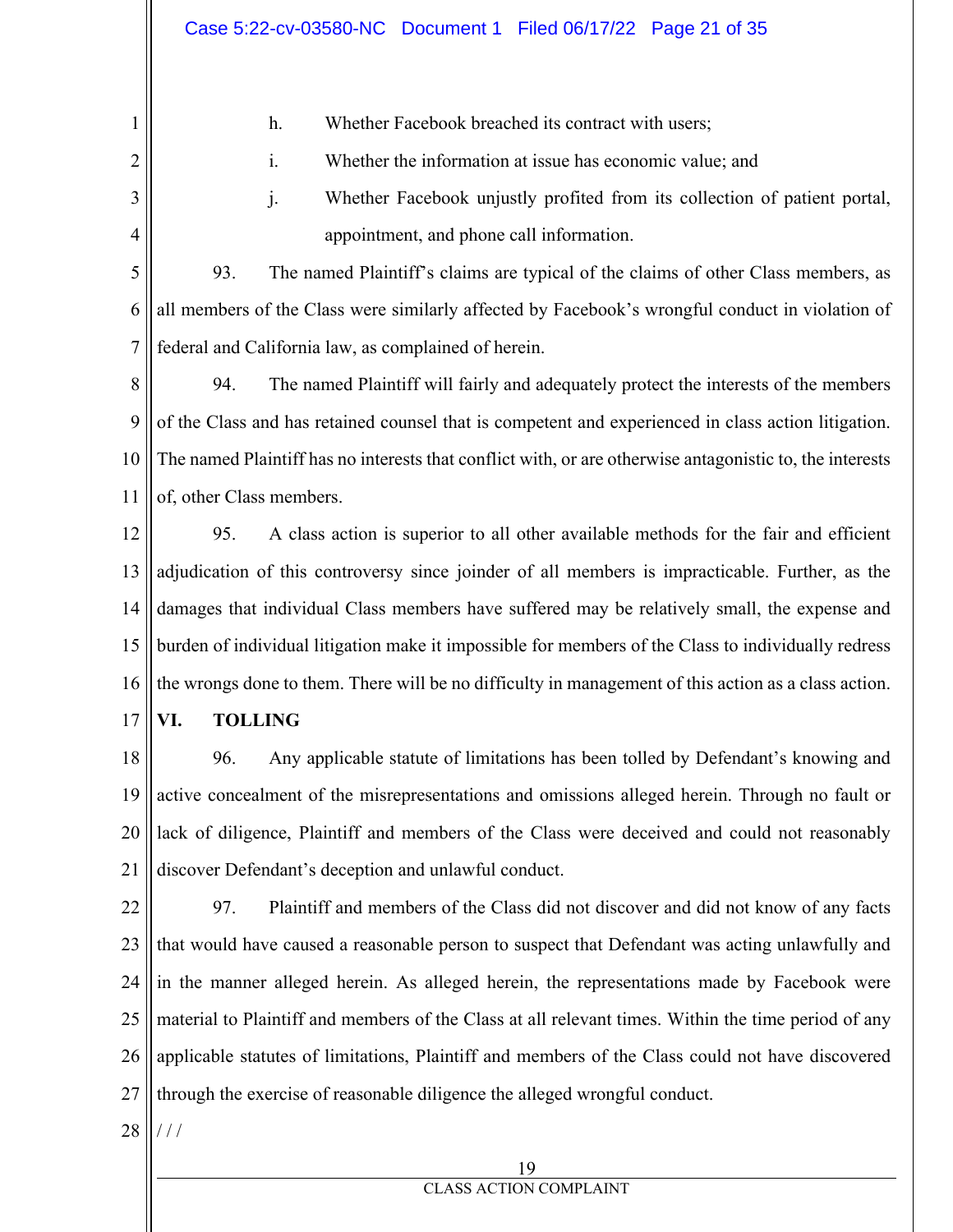1 2 3 4 5 6 7 8 9 10 11 12 13 14 15 16 17 18 19 20 21 22 23 24 25 26 27 28 20 CLASS ACTION COMPLAINT 98. At all times, Defendant is and was under a continuous duty to disclose to Plaintiff and members of the Class the true nature of the disclosures being made and the lack of an actual "requirement" before the data was shared with it. 99. Defendant knowingly, actively, affirmatively and/or negligently concealed the facts alleged herein. Plaintiff and members of the Class reasonably relied on Defendant's concealment. 100. For these reasons, all applicable statutes of limitation have been tolled based on the discovery rule and Defendant's concealment, and Defendant is estopped from relying on any statutes of limitations in defense of this action. **VII. CAUSES OF ACTION FIRST CAUSE OF ACTION BREACH OF CONTRACT**  101. Plaintiffs hereby incorporate all prior paragraphs as if fully stated herein. 102. Facebook requires users to click a box indicating that, "By clicking Sign Up, you agree to our Terms, Data Policy and Cookies Policy." 103. "Click-wrap agreements" such as those at issue herein are valid and binding contracts. 104. The Facebook Terms are binding on Facebook and its users. 105. The Facebook Data Policy is binding on Facebook and its users. 106. The Facebook Cookies Policy is binding on Facebook and its users. 107. The Facebook Data Policy promises users that Facebook "requires each of [Facebook's] partners to have lawful rights to collect, use and share your data before providing any data to [Facebook]." 108. Facebook breached this contractual promise, as described in detail above, by not requiring its partners that are medical providers to obtain patient consent before sharing patient status and other data relating to online patient portal registration, logins, and logouts as well as appointment information with Facebook through the Facebook Pixel and through other means. 109. In addition to the express contract provision set forth above, an implied contract existed between Facebook and its users that Facebook would not conspire with others to violate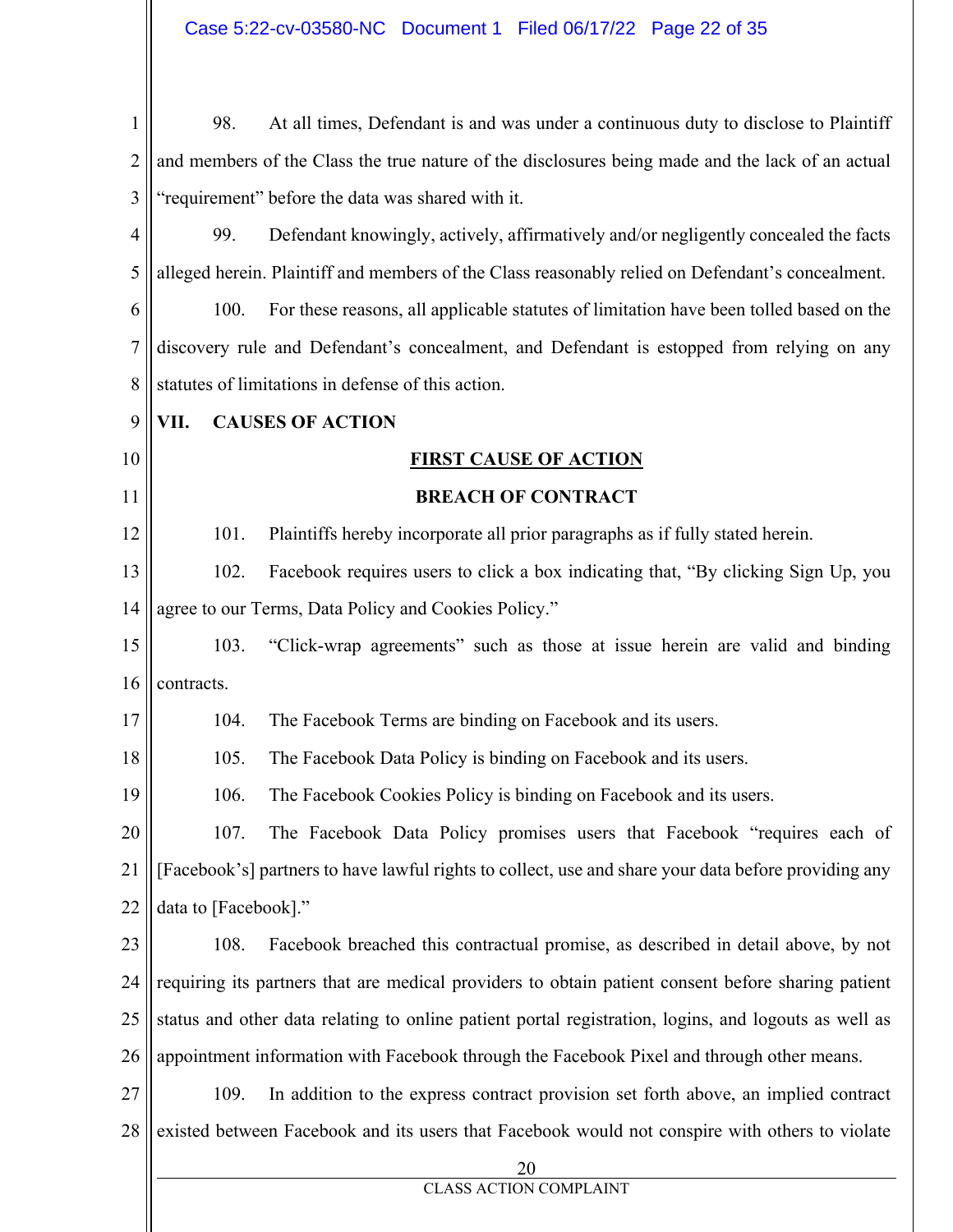## Case 5:22-cv-03580-NC Document 1 Filed 06/17/22 Page 23 of 35

1 Plaintiffs' legal rights to privacy in their individually identifiable health information.

2 3 4 110. Plaintiffs are Facebook account holders who used patient portals and/or appointment-related functionality of their medical providers' respective web-properties through which Facebook obtained their individually identifiable health information.

5 6 111. Plaintiff Doe used the MyMedStar patient portal by signing in and out of the portal to access medical records, lab results, and otherwise to communicate with his provider.

7 8 112. The patient health information that Facebook obtained in breach of the contract included:

 $\sim$  11

| 9  |      | a.            | Patient identifiers including, but not limited to, email addresses, IP          |  |  |
|----|------|---------------|---------------------------------------------------------------------------------|--|--|
| 10 |      |               | addresses, persistent cookie identifiers, device identifiers, and browser       |  |  |
| 11 |      |               | fingerprint information;                                                        |  |  |
| 12 |      | $\mathbf b$ . | the data and time of patient registrations for their medical providers' patient |  |  |
| 13 |      |               | portals;                                                                        |  |  |
| 14 |      | $\mathbf{c}.$ | log-in and logout times for their medical providers' patient portals;           |  |  |
| 15 |      | d.            | the contents of communications that patients exchange inside their medical      |  |  |
| 16 |      |               | providers' patient portals immediately before logging out of those portals;     |  |  |
| 17 |      | e.            | the contents of communications relating to appointments that patients made      |  |  |
| 18 |      |               | with their medical providers; and                                               |  |  |
| 19 |      | f.            | the user's status as a patient of their medical provider.                       |  |  |
| 20 | 113. |               | Facebook's breach caused Plaintiff and Class members the following damages:     |  |  |
| 21 |      | a.            | Nominal damages for breach of contract;                                         |  |  |
| 22 |      | b.            | General damages for invasion of their privacy rights in an amount to be         |  |  |
| 23 |      |               | determined by a jury without reference to specific pecuniary harm;              |  |  |
| 24 |      | $\mathbf{c}.$ | Sensitive and confidential information including patient status and             |  |  |
| 25 |      |               | appointments that Plaintiff and Class members intended to remain private        |  |  |
| 26 |      |               | are no longer private;                                                          |  |  |
| 27 |      | d.            | Facebook eroded the essential confidential nature of the patient-provider       |  |  |
| 28 |      |               | relationship;                                                                   |  |  |
|    |      |               | 21                                                                              |  |  |
|    |      |               | <b>CLASS ACTION COMPLAINT</b>                                                   |  |  |
|    |      |               |                                                                                 |  |  |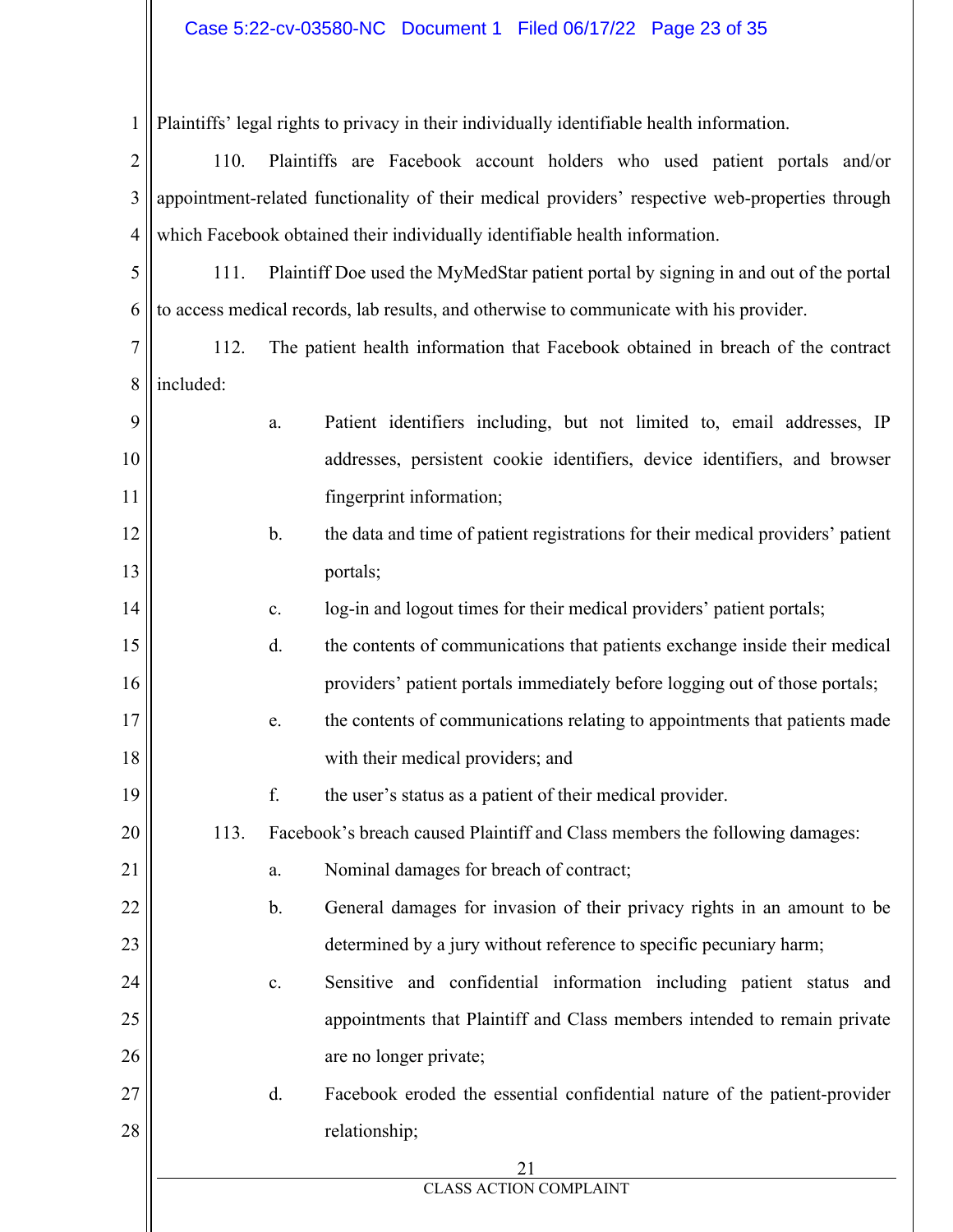|                | Case 5:22-cv-03580-NC Document 1 Filed 06/17/22 Page 24 of 35                                       |  |  |  |
|----------------|-----------------------------------------------------------------------------------------------------|--|--|--|
| 1              | Facebook took something of value from Plaintiff and Class members and<br>e.                         |  |  |  |
| $\overline{c}$ | derived benefits therefrom without Plaintiff's and Class members'                                   |  |  |  |
| 3              | knowledge or informed consent and without sharing the benefit of such                               |  |  |  |
| 4              | value;                                                                                              |  |  |  |
| 5              | f.<br>Benefit of the bargain damages in that Facebook's contract stated that                        |  |  |  |
| 6              | payment for the service would consist of a more limited set of collection of                        |  |  |  |
| 7              | personal information than that which Facebook actually charged.                                     |  |  |  |
| 8              | <b>SECOND CAUSE OF ACTION</b>                                                                       |  |  |  |
| 9              | <b>GOOD FAITH AND FAIR DEALING</b>                                                                  |  |  |  |
| 10             | Plaintiffs hereby incorporate all other paragraphs as if fully stated herein.<br>114.               |  |  |  |
| 11             | A valid contract exists between Plaintiffs and Facebook.<br>115.                                    |  |  |  |
| 12             | 116.<br>The contract specifies that California law governs the parties' relationship.               |  |  |  |
| 13             | 117.<br>Facebook prevented Plaintiff and Class members from receiving the full benefit of           |  |  |  |
| 14             | the contract by intercepting the content of protected individually identifiable health information  |  |  |  |
| 15             | exchanged with medical providers.                                                                   |  |  |  |
| 16             | By doing so, Facebook abused its power to define terms of the contract, specifically<br>118.        |  |  |  |
| 17             | the meaning of the term "require" in Facebook's promise that it would "require" partners to have    |  |  |  |
| 18             | lawful rights to share users' data with Facebook before doing so and then taking no action (and     |  |  |  |
| 19             | actually encouraging) medical providers to share protected health information without valid patient |  |  |  |
| 20             | authorization.                                                                                      |  |  |  |
| 21             | By doing so, Facebook did not act fairly and in good faith.<br>119.                                 |  |  |  |
| 22             | 120.<br>Facebook's breach caused Plaintiff and Class members the following damages:                 |  |  |  |
| 23             | Nominal damages for breach of contract;<br>a.                                                       |  |  |  |
| 24             | General damages for invasion of their privacy rights in an amount to be<br>b.                       |  |  |  |
| 25             | determined by a jury without reference to specific pecuniary harm;                                  |  |  |  |
| 26             | Sensitive and confidential information including patient status and<br>$\mathbf{c}.$                |  |  |  |
| 27             | appointments that Plaintiff and Class members intended to remain private                            |  |  |  |
| 28             | are no longer private;                                                                              |  |  |  |
|                | 22<br><b>CLASS ACTION COMPLAINT</b>                                                                 |  |  |  |
|                |                                                                                                     |  |  |  |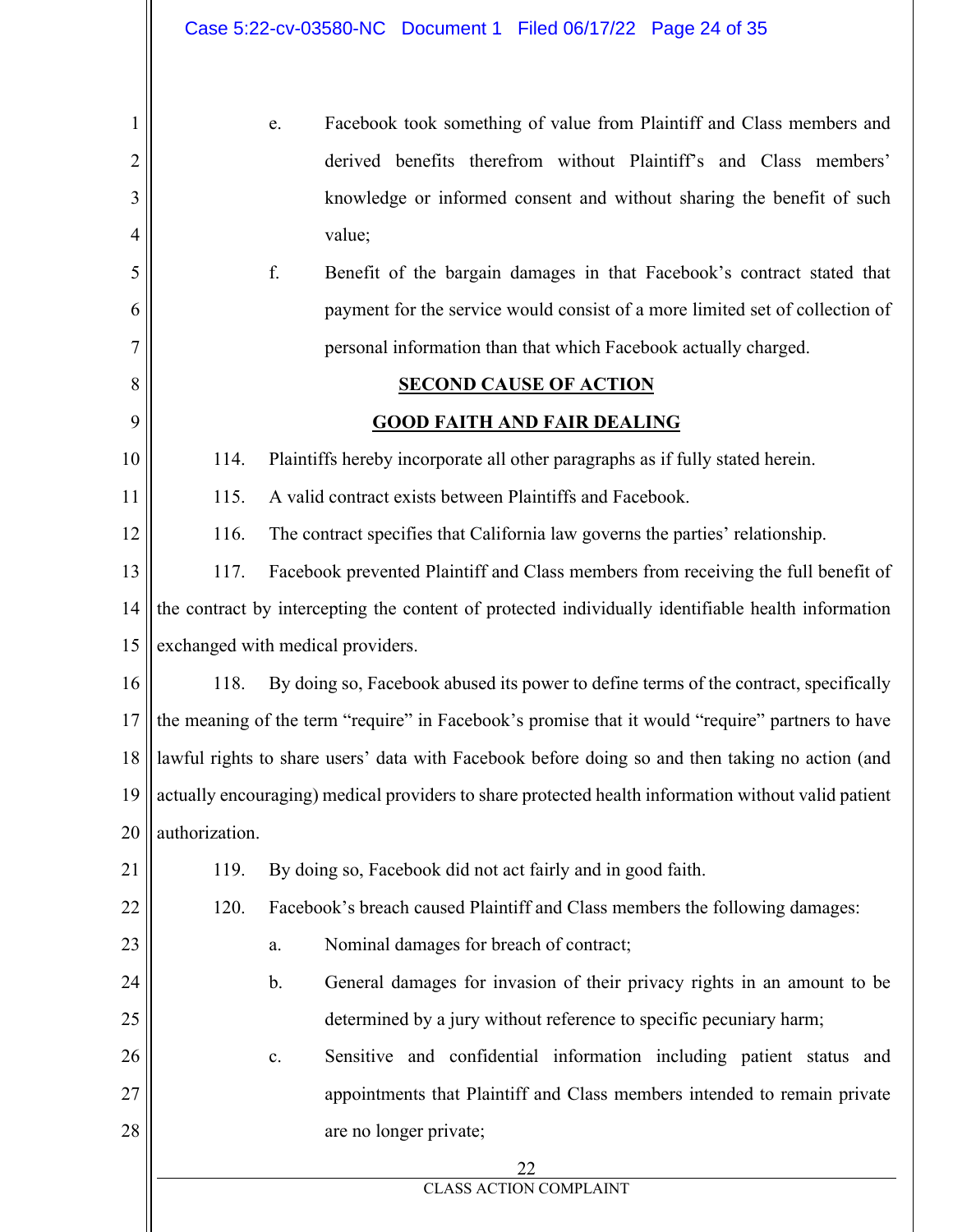|    | Case 5:22-cv-03580-NC Document 1 Filed 06/17/22 Page 25 of 35                                                                                                                    |  |  |  |
|----|----------------------------------------------------------------------------------------------------------------------------------------------------------------------------------|--|--|--|
|    |                                                                                                                                                                                  |  |  |  |
| I  | d.<br>Facebook eroded the essential confidential nature of the patient-provider                                                                                                  |  |  |  |
| 2  | relationship;                                                                                                                                                                    |  |  |  |
| 3  | Facebook took something of value from Plaintiff and Class members and<br>e.                                                                                                      |  |  |  |
| 4  | derived benefits therefrom without Plaintiff's and Class members'                                                                                                                |  |  |  |
| 5  | knowledge or informed consent and without sharing the benefit of such                                                                                                            |  |  |  |
| 6  | value; and                                                                                                                                                                       |  |  |  |
| 7  | f.<br>Benefit of the bargain damages in that Facebook's contract stated that                                                                                                     |  |  |  |
| 8  | payment for the service would consist of a more limited set of collection of                                                                                                     |  |  |  |
| 9  | personal information than that which Facebook actually charged.                                                                                                                  |  |  |  |
| 10 | <b>THIRD CAUSE OF ACTION</b>                                                                                                                                                     |  |  |  |
| 11 | <b>INTRUSION UPON SECLUSION-CONSTITUTIONAL INVASION OF PRIVACY</b>                                                                                                               |  |  |  |
| 12 | 121.<br>Plaintiffs hereby incorporate all other paragraphs as if fully stated herein.                                                                                            |  |  |  |
| 13 | 122.<br>Article I, section 1 of the California Constitution provides:                                                                                                            |  |  |  |
| 14 | All people are by nature free and independent and have inalienable rights.                                                                                                       |  |  |  |
| 15 | Among these are enjoying and defending life and liberty, acquiring, possessing,<br>and protecting property, and <i>pursuing and obtaining</i> safety, happiness, and<br>privacy. |  |  |  |
| 16 |                                                                                                                                                                                  |  |  |  |
| 17 | Cal. Const. art. I, § 1 (emphasis added).                                                                                                                                        |  |  |  |
| 18 | Plaintiffs had no knowledge and did not consent or authorize Facebook to obtain the<br>123.                                                                                      |  |  |  |
| 19 | content of their communications with their medical providers as described herein.                                                                                                |  |  |  |
| 20 | Plaintiffs enjoyed objectively reasonable expectations of privacy surrounding<br>124.                                                                                            |  |  |  |
| 21 | communications with their medical providers relating to the respective patient portals and                                                                                       |  |  |  |
| 22 | appointments based on:                                                                                                                                                           |  |  |  |
| 23 | The medical providers status as their health care providers and the<br>a.                                                                                                        |  |  |  |
| 24 | reasonable expectations of privacy that attach to such relationships;                                                                                                            |  |  |  |
| 25 | HIPAA;<br>b.                                                                                                                                                                     |  |  |  |
| 26 | the Electronic Communications Privacy Act; and<br>$\mathbf{c}.$                                                                                                                  |  |  |  |
| 27 | Facebook's promise that it would "require" partners to have lawful<br>d.                                                                                                         |  |  |  |
| 28 | permission to share their data before Facebook would collect it.                                                                                                                 |  |  |  |
|    | 23<br><b>CLASS ACTION COMPLAINT</b>                                                                                                                                              |  |  |  |
|    |                                                                                                                                                                                  |  |  |  |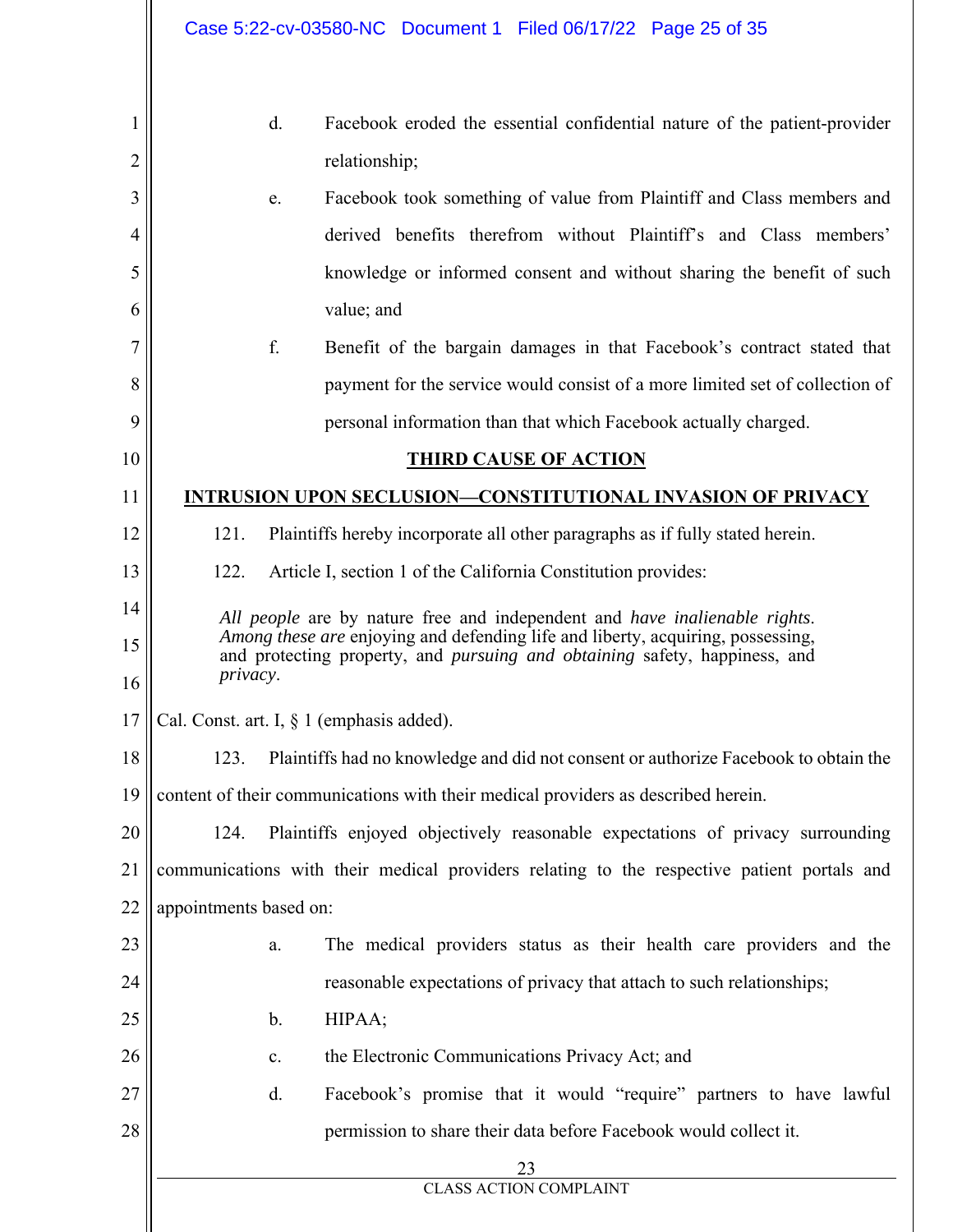|    |                                                                                     |                                                                                               | Case 5:22-cv-03580-NC Document 1 Filed 06/17/22 Page 26 of 35                     |  |
|----|-------------------------------------------------------------------------------------|-----------------------------------------------------------------------------------------------|-----------------------------------------------------------------------------------|--|
| 1  | 125.                                                                                |                                                                                               | Plaintiffs' claims are based on the following private facts:                      |  |
| 2  |                                                                                     | a.                                                                                            | that Plaintiffs are patients of the various medical providers;                    |  |
| 3  |                                                                                     | $\mathbf b$ .                                                                                 | The specific dates and times Plaintiffs clicked to log-in or log-out of the       |  |
| 4  |                                                                                     |                                                                                               | various medical providers' patient portals;                                       |  |
| 5  |                                                                                     | c.                                                                                            | The specific and detailed communications exchanged while logged-in to a           |  |
| 6  |                                                                                     |                                                                                               | patient portal; and                                                               |  |
| 7  |                                                                                     | d.                                                                                            | The specific dates and times where Plaintiffs requested appointments and          |  |
| 8  |                                                                                     |                                                                                               | from which doctor's or practice group pages such appointments were                |  |
| 9  |                                                                                     |                                                                                               | requested.                                                                        |  |
| 10 | 126.                                                                                |                                                                                               | Facebook's conduct was intentional and intruded on Plaintiff's and Class members' |  |
| 11 | medical communications which constitute private conversations, matters, and data.   |                                                                                               |                                                                                   |  |
| 12 | 127.                                                                                |                                                                                               | Facebook's conduct in acquiring patient portal and appointment communications     |  |
| 13 | would be highly offensive to a reasonable person because:                           |                                                                                               |                                                                                   |  |
| 14 |                                                                                     | Facebook conspired with Plaintiffs' medical providers to violate a cardinal<br>a.             |                                                                                   |  |
| 15 |                                                                                     | rule of the provider-patient relationship;                                                    |                                                                                   |  |
| 16 |                                                                                     | Facebook's conduct violated federal law designed to protect patient privacy;<br>$\mathbf b$ . |                                                                                   |  |
| 17 |                                                                                     | Facebook's conduct violated the ECPA; and<br>c.                                               |                                                                                   |  |
| 18 |                                                                                     | Facebook's conduct violated the express promises it made to users.<br>d.                      |                                                                                   |  |
| 19 | 128.<br>Facebook's breach caused Plaintiff and Class members the following damages: |                                                                                               |                                                                                   |  |
| 20 |                                                                                     | a.                                                                                            | Nominal damages for breach of contract;                                           |  |
| 21 | General damages for invasion of their privacy rights in an amount to be<br>b.       |                                                                                               |                                                                                   |  |
| 22 | determined by a jury without reference to specific pecuniary harm;                  |                                                                                               |                                                                                   |  |
| 23 |                                                                                     | c.                                                                                            | Sensitive and confidential information including patient status and               |  |
| 24 | appointments that Plaintiff and Class members intended to remain private            |                                                                                               |                                                                                   |  |
| 25 | are no longer private;                                                              |                                                                                               |                                                                                   |  |
| 26 |                                                                                     | d.                                                                                            | Facebook eroded the essential confidential nature of the patient-provider         |  |
| 27 |                                                                                     |                                                                                               | relationship;                                                                     |  |
| 28 | ///                                                                                 |                                                                                               |                                                                                   |  |
|    |                                                                                     |                                                                                               | 24<br><b>CLASS ACTION COMPLAINT</b>                                               |  |
|    |                                                                                     |                                                                                               |                                                                                   |  |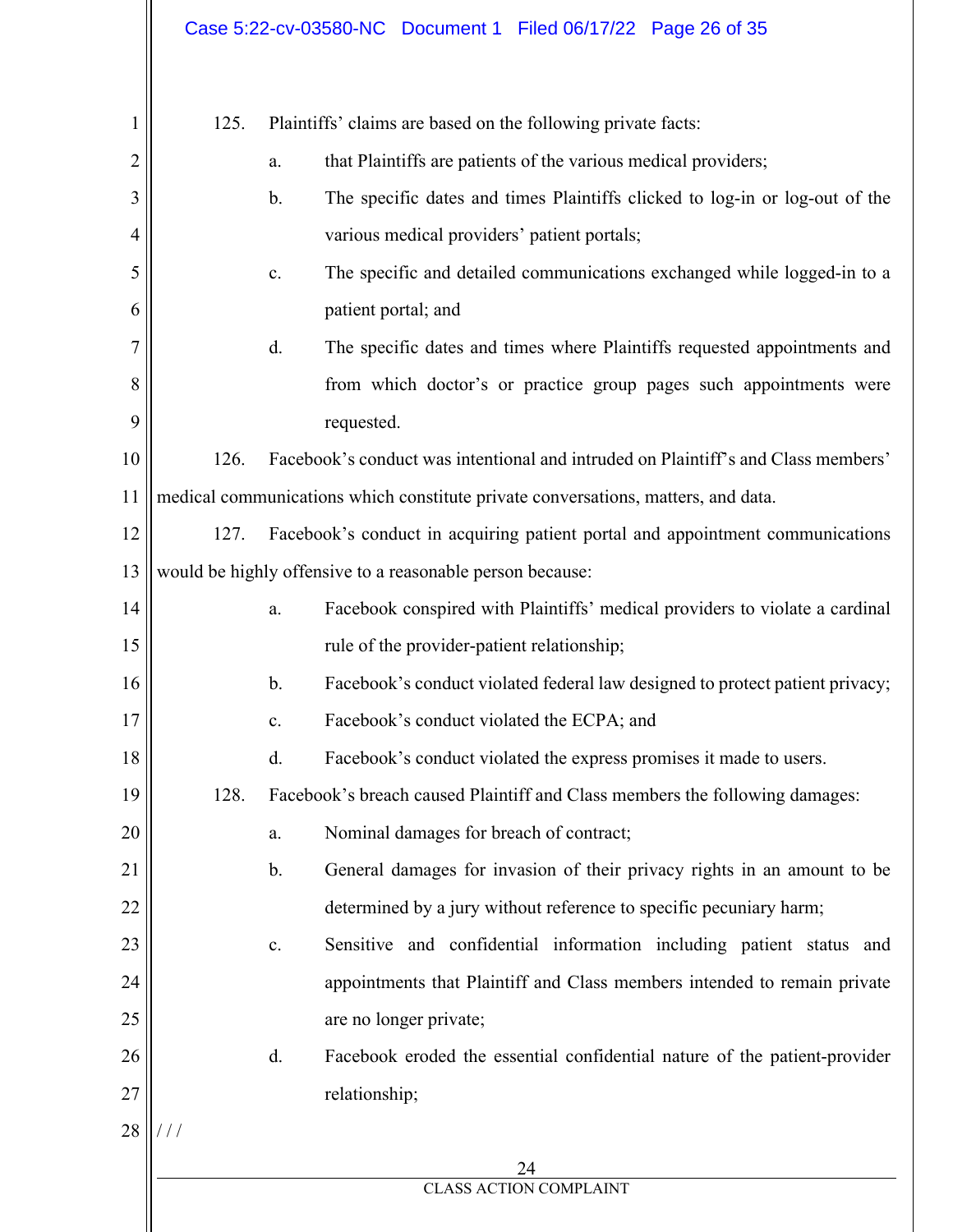|                |                                                                                                  | Case 5:22-cv-03580-NC  Document 1  Filed 06/17/22  Page 27 of 35                         |  |  |
|----------------|--------------------------------------------------------------------------------------------------|------------------------------------------------------------------------------------------|--|--|
|                |                                                                                                  |                                                                                          |  |  |
| 1              |                                                                                                  | Facebook took something of value from Plaintiff and Class members and<br>e.              |  |  |
| $\overline{c}$ |                                                                                                  | derived benefits therefrom without Plaintiff's and Class members'                        |  |  |
| 3              |                                                                                                  | knowledge or informed consent and without sharing the benefit of such                    |  |  |
| 4              |                                                                                                  | value; and                                                                               |  |  |
| 5              |                                                                                                  | f.<br>Benefit of the bargain damages in that Facebook's contract stated that             |  |  |
| 6              |                                                                                                  | payment for the service would consist of a more limited set of collection of             |  |  |
| 7              |                                                                                                  | personal information than that which Facebook actually charged.                          |  |  |
| 8              |                                                                                                  | <b>FOURTH CAUSE OF ACTION</b>                                                            |  |  |
| 9              |                                                                                                  | VIOLATION OF THE ELECTRONIC COMMUNICATIONS PRIVACY ACT                                   |  |  |
| 10             | 129.                                                                                             | Plaintiffs hereby incorporate all other paragraphs as if fully stated herein.            |  |  |
| 11             | 130.                                                                                             | The Electronic Communications Privacy Act ("ECPA") prohibits the intentional             |  |  |
| 12             | interception of the contents of any electronic communication. 18 U.S.C. § 2511.                  |                                                                                          |  |  |
| 13             | 131.                                                                                             | The ECPA protects both the sending and receipt of communications.                        |  |  |
| 14             | 132.                                                                                             | 18 U.S.C. § 2520(a) provides a private right of action to any person whose electronic    |  |  |
| 15             | communications are intercepted.                                                                  |                                                                                          |  |  |
| 16             | Facebook intentionally intercepted the electronic communications that Plaintiffs<br>133.         |                                                                                          |  |  |
| 17             | exchanged with their respective medical providers on the providers properties where the Facebook |                                                                                          |  |  |
| 18             | Pixel was present.                                                                               |                                                                                          |  |  |
| 19             | 134.                                                                                             | The transmissions of data between Plaintiffs and their medical providers qualify as      |  |  |
| 20             |                                                                                                  | communications under the ECPA's definition in 18 U.S.C. § 2510(12).                      |  |  |
| 21             | 135.                                                                                             | Facebook acquired patient communications with their medical providers as alleged         |  |  |
| 22             | herein contemporaneous with their making.                                                        |                                                                                          |  |  |
| 23             | 136.                                                                                             | The intercepted communications include:                                                  |  |  |
| 24             |                                                                                                  | the content of patient registrations for various patient portals, including<br>a.        |  |  |
| 25             |                                                                                                  | clicks on buttons to "Register" or "Signup" for said portals;                            |  |  |
| 26             |                                                                                                  | $b$ .<br>the content patient log-in and logout of the various patient portals, including |  |  |
| 27             |                                                                                                  | clicks to "Sign-in," "Log-in," "Sign-out," or "Log-out."                                 |  |  |
| 28             | 111                                                                                              |                                                                                          |  |  |
|                | 25                                                                                               |                                                                                          |  |  |
|                |                                                                                                  | <b>CLASS ACTION COMPLAINT</b>                                                            |  |  |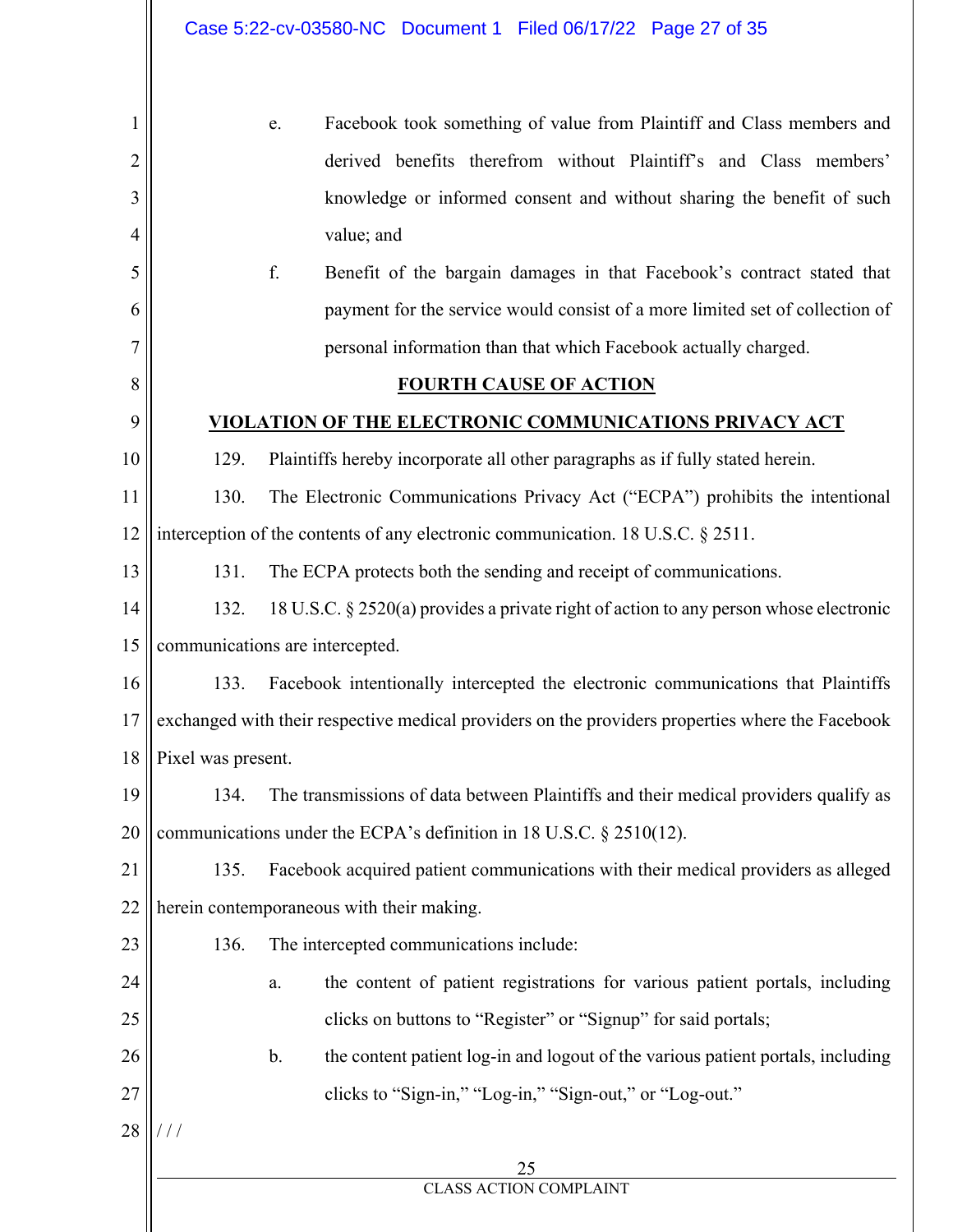|                |                                                                                                   | Case 5:22-cv-03580-NC Document 1 Filed 06/17/22 Page 28 of 35                      |  |
|----------------|---------------------------------------------------------------------------------------------------|------------------------------------------------------------------------------------|--|
| 1              |                                                                                                   | the contents of communications that patients exchange inside various patient<br>c. |  |
| $\overline{2}$ |                                                                                                   | portals immediately before logging out of those portals; and                       |  |
| 3              |                                                                                                   | d.<br>the contents of communications relating to appointments with medical         |  |
| 4              |                                                                                                   | providers.                                                                         |  |
| 5              | 137.                                                                                              | The following constitute "devices" within the meaning of 18 U.S.C. $\S 2510(5)$ :  |  |
| 6              |                                                                                                   | The cookies Facebook used to track patients' communications;<br>a.                 |  |
| 7              |                                                                                                   | The patients' browsers;<br>b.                                                      |  |
| 8              |                                                                                                   | The patients' computing devices;<br>c.                                             |  |
| 9              |                                                                                                   | Facebook's web-servers;<br>d.                                                      |  |
| 10             |                                                                                                   | The web-servers of the properties of the medical providers where the<br>e.         |  |
| 11             |                                                                                                   | Facebook Pixel was present; and                                                    |  |
| 12             |                                                                                                   | f.<br>The Facebook Pixel source code deployed by Facebook to effectuate its        |  |
| 13             |                                                                                                   | acquisition of patient communications.                                             |  |
| 14             | 138.                                                                                              | Facebook is not a party to patient communications with their medical providers.    |  |
| 15             | Facebook received the content of patient communications through the surreptitious<br>139.         |                                                                                    |  |
| 16             |                                                                                                   | redirection of them from the patients' computing devices to Facebook.              |  |
| 17             | Patients did not consent to Facebook's acquisition of their patient portal,<br>140.               |                                                                                    |  |
| 18             | appointment, and phone call communications with their medical providers.                          |                                                                                    |  |
| 19             | Facebook did not obtain legal authorization to obtain patient communications with<br>141.         |                                                                                    |  |
| 20             | their medical providers relating to patient portals, appointments, and phone calls.               |                                                                                    |  |
| 21             | Facebook did not require any medical provider to obtain the lawful rights to share<br>142.        |                                                                                    |  |
| 22             | the content of patient communications relating to patient portals, appointments, and phone calls. |                                                                                    |  |
| 23             | Any purported consent that Facebook received from medical providers to obtain<br>143.             |                                                                                    |  |
| 24             | patient communications content was not valid.                                                     |                                                                                    |  |
| 25             | In acquiring the content of patient communications relating to patient portals,<br>144.           |                                                                                    |  |
| 26             | appointments, and phone calls, Facebook had a purpose that was tortious, criminal, and designed   |                                                                                    |  |
| 27             |                                                                                                   | to violate state constitution provisions including:                                |  |
| 28             | $\frac{1}{2}$                                                                                     |                                                                                    |  |
|                |                                                                                                   | 26                                                                                 |  |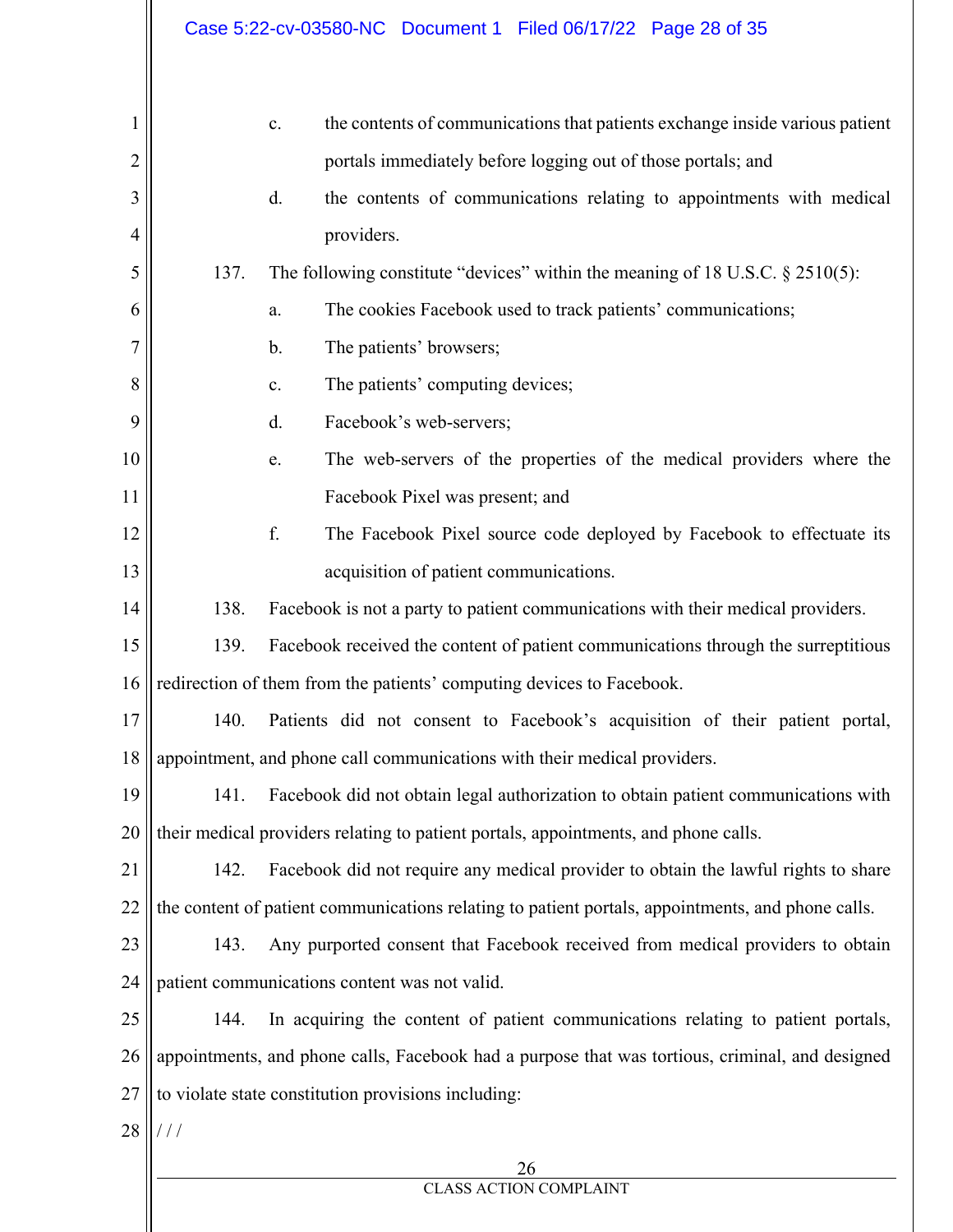|                | Case 5:22-cv-03580-NC Document 1 Filed 06/17/22 Page 29 of 35                                           |  |  |  |  |
|----------------|---------------------------------------------------------------------------------------------------------|--|--|--|--|
| 1              | A knowing intrusion into a private, place, conversation, or matter that would<br>a.                     |  |  |  |  |
| $\overline{2}$ | be highly offensive to a reasonable person;                                                             |  |  |  |  |
| 3              | $\mathbf{b}$ .<br>A violation of 42 U.S.C. § 1320d-6, which is a criminal offensive punishable          |  |  |  |  |
| 4              | by fine or imprisonment;                                                                                |  |  |  |  |
| 5              | Violation of state unfair business practice statutes;<br>$\mathbf{c}$ .                                 |  |  |  |  |
| 6              | d.<br>Violation of HIPAA; and                                                                           |  |  |  |  |
| 7              | Violation of Article I, section 1 of the California Constitution.<br>e.                                 |  |  |  |  |
| 8              | 145.<br>Facebook knew that such conduct would be highly offensive, as evidence by its                   |  |  |  |  |
| 9              | announcement in DATE, that it would no longer allow advertising targeted based on health, yet           |  |  |  |  |
| 10             | continued to use the Facebook Pixel on medical provider properties for that purpose.                    |  |  |  |  |
| 11             | <b>FIFTH CAUSE OF ACTION</b>                                                                            |  |  |  |  |
| 12             | <b>THE CALIFORNIA INVASION OF PRIVACY ACT</b>                                                           |  |  |  |  |
| 13             | (Cal. Penal Code §§ 631 and 632)                                                                        |  |  |  |  |
| 14             | 146.<br>Plaintiffs hereby incorporate all other paragraphs as if fully stated herein.                   |  |  |  |  |
| 15             | 147.<br>The California Invasion of Privacy Act (CIPA) is codified at Cal. Penal Code §§                 |  |  |  |  |
| 16             | 630-638. The Act begins with its statement of purpose: "The legislature hereby declares that            |  |  |  |  |
| 17             | advances in science and technology have led to the development of new devices and techniques for        |  |  |  |  |
| 18             | the purpose of eavesdropping upon private communications and that the invasion of privacy               |  |  |  |  |
| 19             | resulting from the continual and increasing use of such devices and techniques has created a serious    |  |  |  |  |
| 20             | threat to the free exercise of personal liberties and cannot be tolerated in a free and civilized       |  |  |  |  |
| 21             | society." Cal. Penal Code § 630.                                                                        |  |  |  |  |
| 22             | Cal. Penal Code $\S 631(a)$ provides, in pertinent part: "Any person who, by means of<br>148.           |  |  |  |  |
| 23             | any machine, instrument, or contrivance, or in any other manner  willfully and without the              |  |  |  |  |
| 24             | consent of all parties to the communication, or in any unauthorized manner, reads, or attempts to       |  |  |  |  |
| 25             | read, or to learn the contents or meaning of any message, report, or communication while the same       |  |  |  |  |
| 26             | is in transit or passing over any wire, line, or cable, or is being sent from, or received at any place |  |  |  |  |
| 27             | within this state; or who uses, or attempts to use, in any manner, or for any purpose, or to            |  |  |  |  |
| 28             | communicate in any way, any information so obtained, or who aids, agrees with, employs, or              |  |  |  |  |
|                | 27                                                                                                      |  |  |  |  |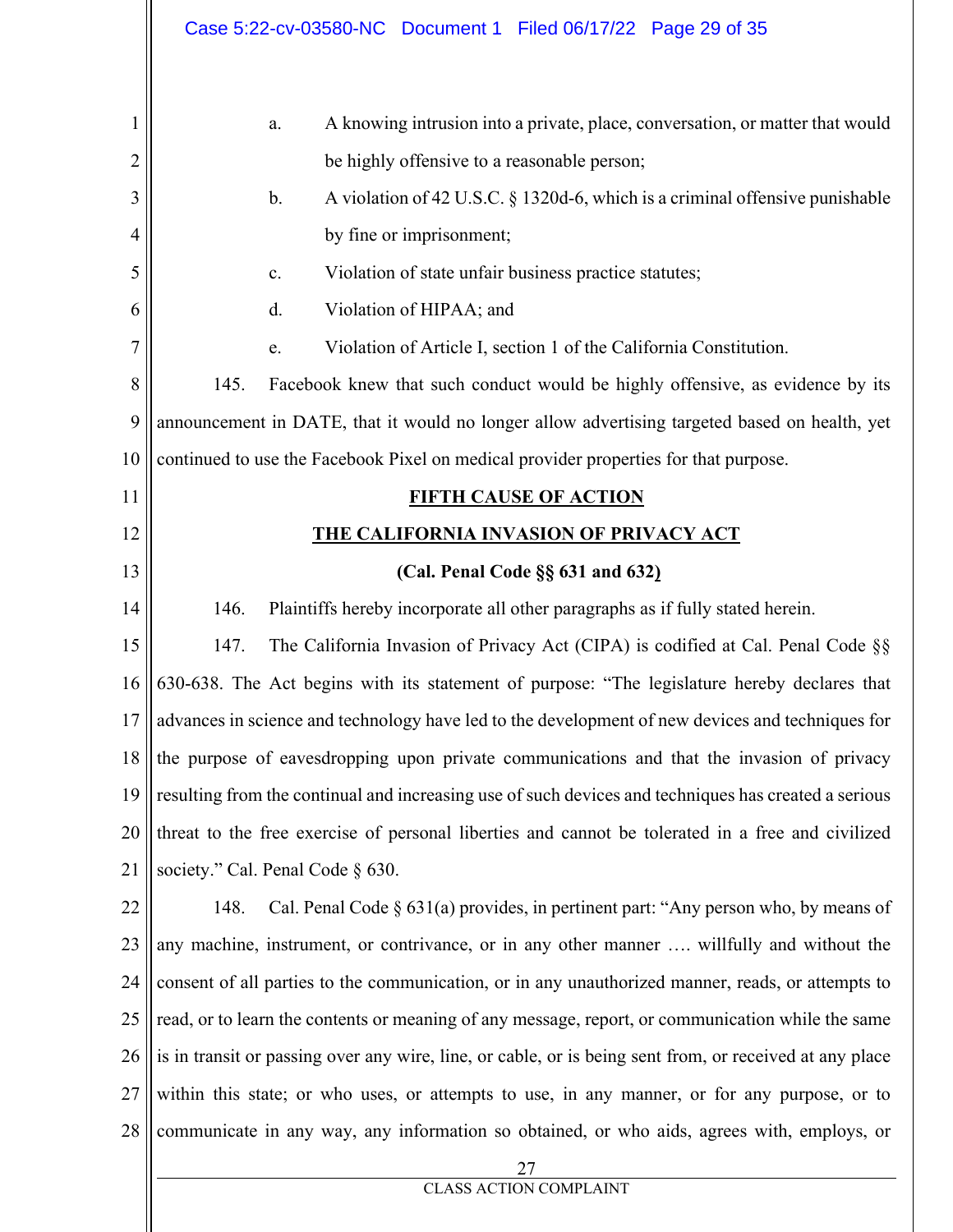## Case 5:22-cv-03580-NC Document 1 Filed 06/17/22 Page 30 of 35

1 2 3 conspires with any person or persons to lawfully do, or permit, or cause to be done any of the acts or things mentioned above in this section, is punishable by a fine not exceeding two thousand five hundred dollars."

4 5 6 7 8 9 149. Cal. Penal Code § 632 provides, in pertinent part, that it is unlawful for any person to "intentionally and without the consent of all parties to a confidential communication," to "use[] [a] recording device to ... record the confidential communication." As used in the statute, a "confidential communication" is "any communication carried on in circumstances as may reasonably indicate that any part to the communication desired it to be confined to the parties thereto[.]"

10

150. Facebook is a "person" within the meaning of CIPA §§ 631 and 632.

11 12 151. Facebook did not have the consent of all parties to learn the contents of or record the confidential communications at issue.

13 14 15 152. Facebook is headquartered in California, designed and contrived and effectuated its scheme to track patient communication at issue here from California, and has adopted California substantive law to govern its relationship with users.

16 17 153. At all relevant times, Facebook's conduct alleged herein was without the authorization and consent of the Plaintiff and Class members.

18 19 154. Facebook's actions were designed to learn or attempt to learn the meaning of the patient portal and appointment communications patients exchanged with their medical providers.

20 21 155. Facebook's learning of or attempt to learn the contents of patient communications occurred while they were in transit or in the process of being sent or received.

## 22 23

24

## **SIXTH CAUSE OF ACTION**

### **NEGLIGENT MISREPRESENTATION**

156. Plaintiffs hereby incorporate all other paragraphs as if fully stated herein.

25 26 27 28 157. Facebook represented to Plaintiff and the members of the Class that a fact was true, namely, that before receiving the confidential information at issue, Facebook "requires" business "to have lawful rights to collect, use, and share [Plaintiffs' and Class members'] data before providing any data" to Facebook.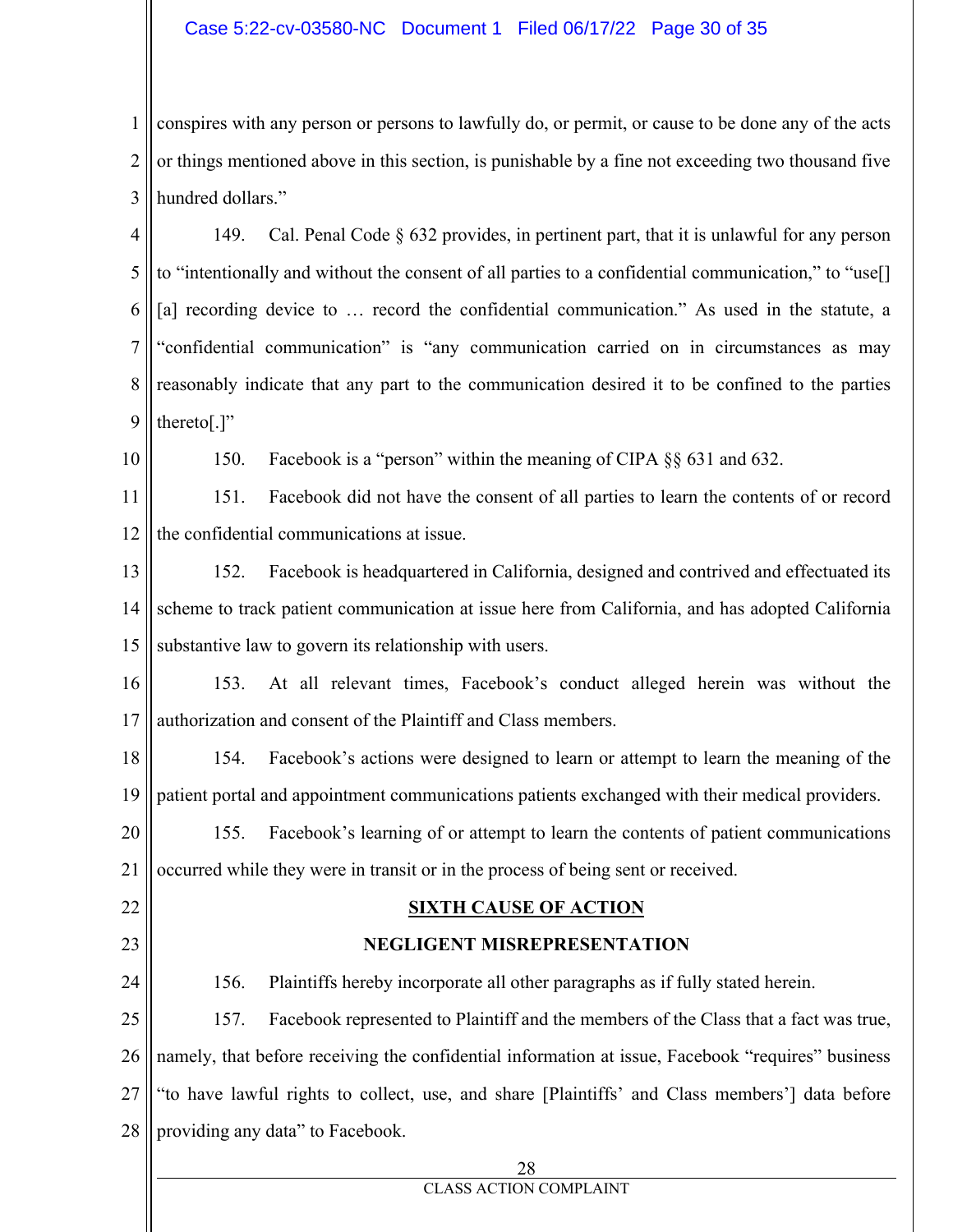| $\mathbf{1}$   | 158.                                                                                                  | Facebook's representation was not true.                                                   |  |  |
|----------------|-------------------------------------------------------------------------------------------------------|-------------------------------------------------------------------------------------------|--|--|
| $\overline{2}$ | 159.                                                                                                  | Although Facebook may have honestly believed that the representation was true,            |  |  |
| 3              | Facebook had no reasonable grounds for believing the representation was true when it was made.        |                                                                                           |  |  |
| $\overline{4}$ | 160.<br>Facebook intended that Plaintiff and the members of the Class rely on the                     |                                                                                           |  |  |
| 5              | representation.                                                                                       |                                                                                           |  |  |
| 6              | Plaintiff and the members of the Class reasonably relied on Facebook's<br>161.                        |                                                                                           |  |  |
| $\overline{7}$ | representation.                                                                                       |                                                                                           |  |  |
| 8              | 162.                                                                                                  | Plaintiff and the Class were harmed as set forth above.                                   |  |  |
| 9              | 163.                                                                                                  | Plaintiff and Class members' reliance on Facebook's representation was a                  |  |  |
| 10             |                                                                                                       | substantial factor in causing the harm.                                                   |  |  |
| 11             |                                                                                                       | <b>SEVENTH CAUSE OF ACTION</b>                                                            |  |  |
| 12             |                                                                                                       | VIOLATION OF CALIFORNIA'S UNFAIR COMPETITION LAW                                          |  |  |
| 13             |                                                                                                       | (Cal. Bus. & Prof. Code §§ 17200, et seq.)                                                |  |  |
| 14             | 164.                                                                                                  | Plaintiffs hereby incorporate all other paragraphs as if fully stated herein.             |  |  |
| 15             | 165.                                                                                                  | California Business and Professions Code section 17200 ("UCL") prohibits any              |  |  |
| 16             | "unlawful, unfair, or fraudulent business act or practice and unfair, deceptive, untrue or misleading |                                                                                           |  |  |
| 17             | advertising"                                                                                          |                                                                                           |  |  |
| 18             | 166.                                                                                                  | Facebook has engaged in unlawful, fraudulent, and unfair business acts and                |  |  |
| 19             |                                                                                                       | practices in violation of the UCL.                                                        |  |  |
| 20             | 167.                                                                                                  | Defendant has engaged in unlawful acts or practices under section 17200 by its            |  |  |
| 21             | violations of the California Constitution's right to privacy, ECPA and California Penal Code          |                                                                                           |  |  |
| 22             | sections 631 and 632, through the acts and practices set forth in this Complaint.                     |                                                                                           |  |  |
| 23             | 168.                                                                                                  | Defendant has engaged in fraudulent business acts or practices under section 17200        |  |  |
| 24             | because its misrepresentations and omissions regarding its requirement that businesses have lawful    |                                                                                           |  |  |
| 25             | rights to collect, use, and share Plaintiff's and Class members' data before providing any data to    |                                                                                           |  |  |
| 26             | Defendant, and Defendant's receipt of the confidential information at issue, were intended to, were   |                                                                                           |  |  |
| 27             | likely to, and did deceive reasonable consumers such as Plaintiff and the Class. The information      |                                                                                           |  |  |
| 28             |                                                                                                       | Defendant misrepresented and concealed would be, and is, material to reasonable consumers |  |  |
|                |                                                                                                       | <b>CLASS ACTION COMPLAINT</b>                                                             |  |  |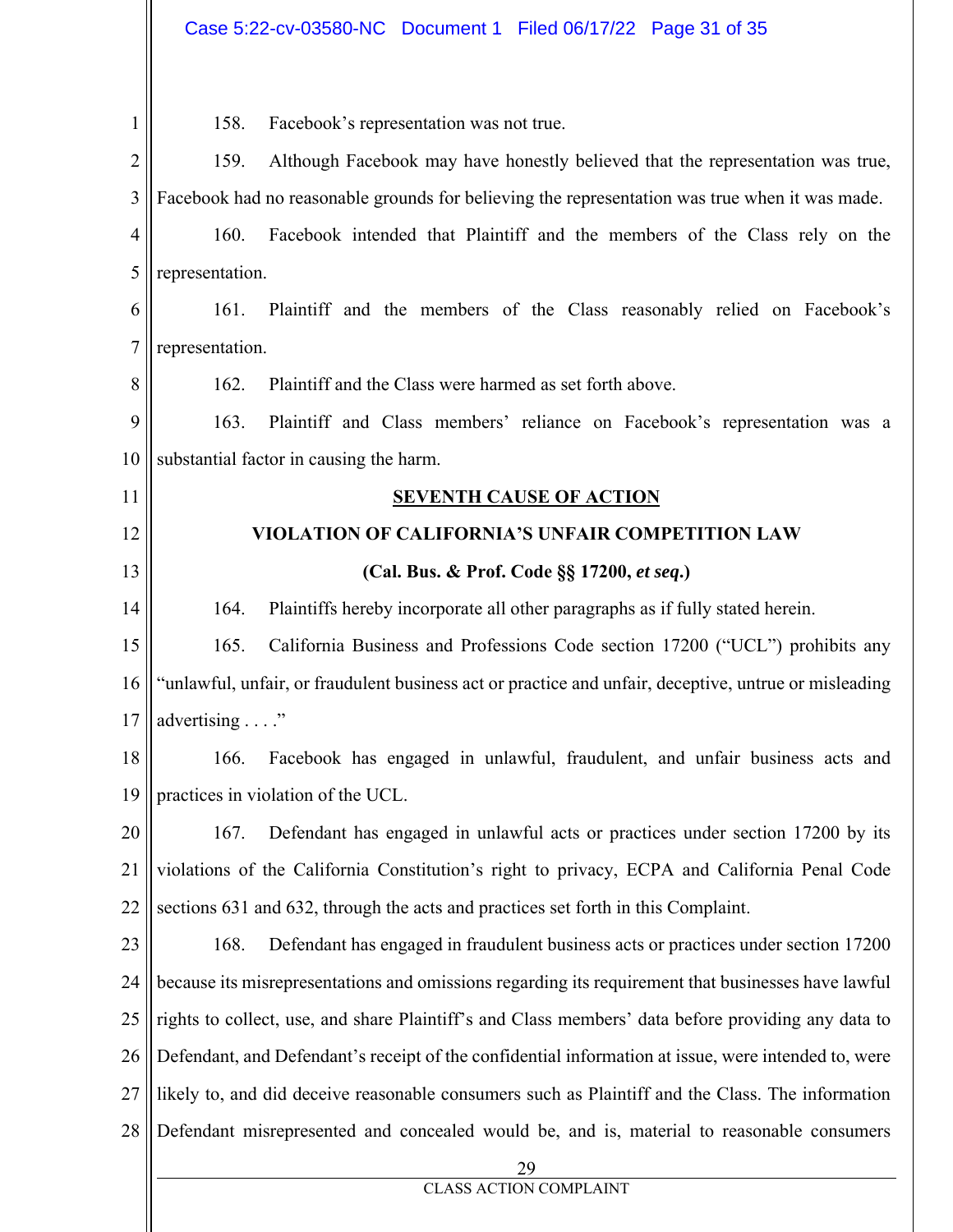#### Case 5:22-cv-03580-NC Document 1 Filed 06/17/22 Page 32 of 35

1 2 3 because Defendant does not require businesses to have lawful rights to collect, use, and share Plaintiff's and Class members' data before providing any data to Defendant and Defendant receives the confidential information at issue nonetheless.

4 5 6 7 8 9 10 169. Defendant has engaged in unfair acts and practices under section 17200 based on the acts and practices alleged herein, namely, that Defendant claims that it requires businesses to "have lawful rights to collect, use, and share [Plaintiff's and Class members'] data before providing any data" to Defendant, but in reality knows (or should have known) that its Pixel tracking tool is being improperly used on hospital websites resulting in the wrongful, contemporaneous, redirection to Facebook of patient communications without the knowledge or authorization of Plaintiffs.

11

170. Defendant's actions offend public policy.

12 13 14 15 171. Defendant's conduct, misrepresentations and omissions have also impaired competition within the health care market in that those actions have prevented Plaintiff and the Class from making fully informed decisions about whether to communicate online with their healthcare providers and to use their healthcare providers' website in the first instance.

16 17 18 19 20 21 22 172. Plaintiff and the Class have suffered an injury in fact, including the loss of money and/or property, as a result of Defendant's unfair, unlawful and/or deceptive practices, to wit, the disclosure of their personally identifiable data which has value as is demonstrated by the use and sale of it by Defendant. While only an identifiable "trifle" of injury is needed to be shown, as set forth above Plaintiffs, patients, and the public at large value their private health information at more than a trifle. And, sale of this confidential and valuable information to has now diminished the value of such information to Plaintiff and the Class.

23 24 25 173. Defendant's actions caused damage to and loss of Plaintiff's and other patients' property right to control the dissemination and use of their personally identifiable patient data and communications.

26 27 174. Defendant's actions caused damage to and loss of Plaintiff's and other patients' property rights to control the dissemination and use of the personally identifiable communications. 175. Defendant's representation that it requires businesses to "have lawful rights to

28

30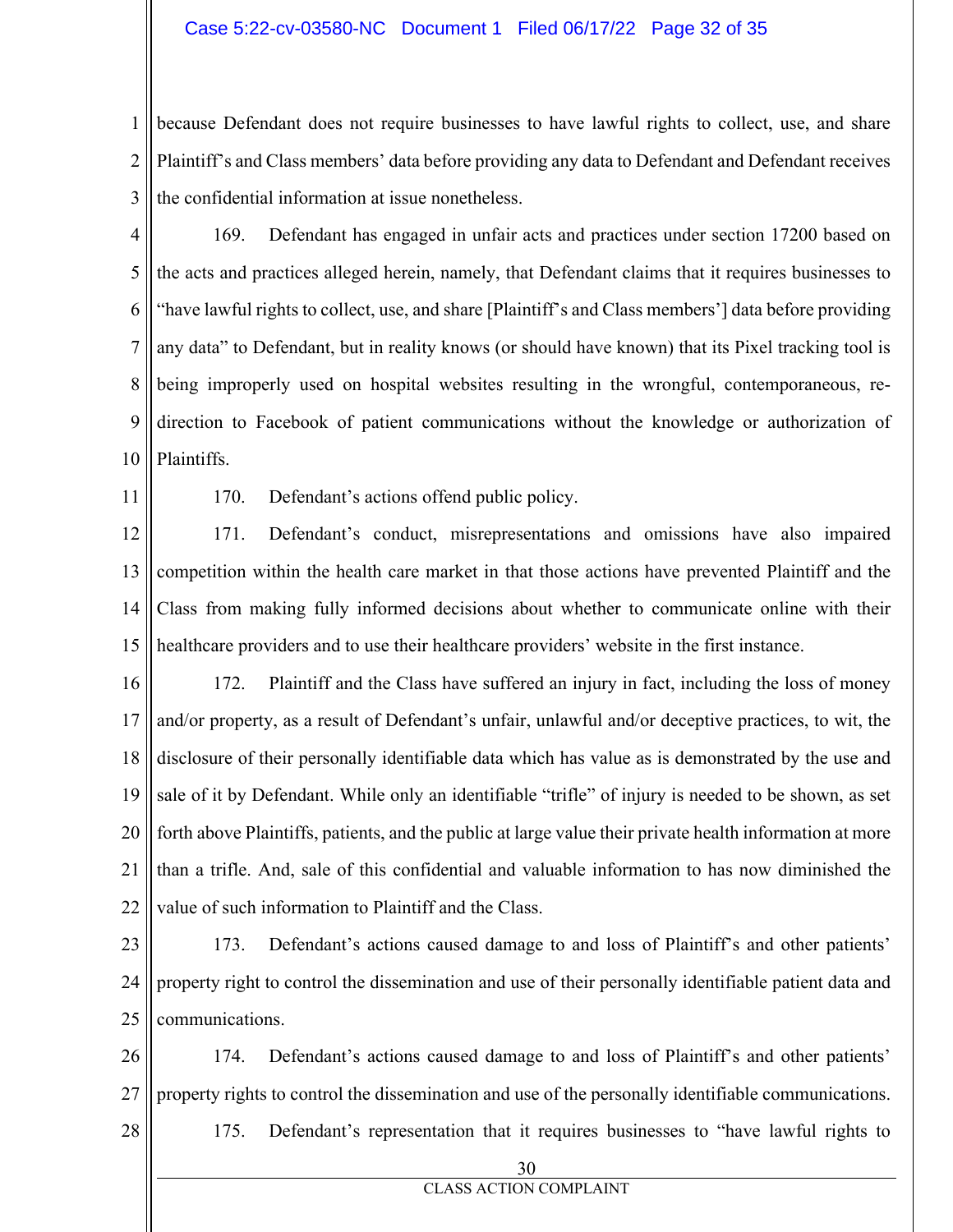1 2 3 collect, use, and share [Plaintiff's and Class members'] data before providing any data" to Defendant was untrue. Again, had Plaintiff and Class members known these facts, they would not have used their health care provider's website.

4 5 6 176. The wrongful conduct alleged herein occurred, and continues to occur, in the conduct of Defendant's business. Defendant's wrongful conduct is part of a pattern or generalized course of conduct that is still perpetuated and repeated, in the State of California.

7 8 9 177. Plaintiff and the Class request that this Court enjoin Defendant from continuing its unfair, unlawful, and/or deceptive practices and to restore to Plaintiff and the Class, in the form of restitution, any money Defendant acquired through its unfair competition.

10

## **VIII. PRAYER FOR RELIEF**

11

21

WHEREFORE, Plaintiffs respectfully request that this Court:

12 13 1. Certify the proposed Class, designating Plaintiff John Doe as the named representative of the Class, and designating the undersigned as Class Counsel;

14 15 16 2. Award compensatory damages, including statutory damages where available, to Plaintiff and the Class against Defendant for all damages sustained as a result of Defendant's wrongdoing, in an amount to be proven at trial, including interest thereon;

17 18 3. Award punitive damages on the causes of action that allow for them and in an amount that will deter Defendant and others from like conduct;

19 20 4. Award attorneys' fees and costs, as allowed by law including, but not limited to, California Code of Civil Procedure section 1021.5;

5. Award pre-judgment and post-judgment interest, as provided by law; and,

22 23 6. For such other, further, and different relief as the Court deems proper under the circumstances.

24 25 26 27 28 31 CLASS ACTION COMPLAINT DATED: June 17, 2022 **KIESEL LAW LLP**  By: */s/ Jeffrey A. Koncius*  Paul R. Kiesel Jeffrey A. Koncius Nicole Ramirez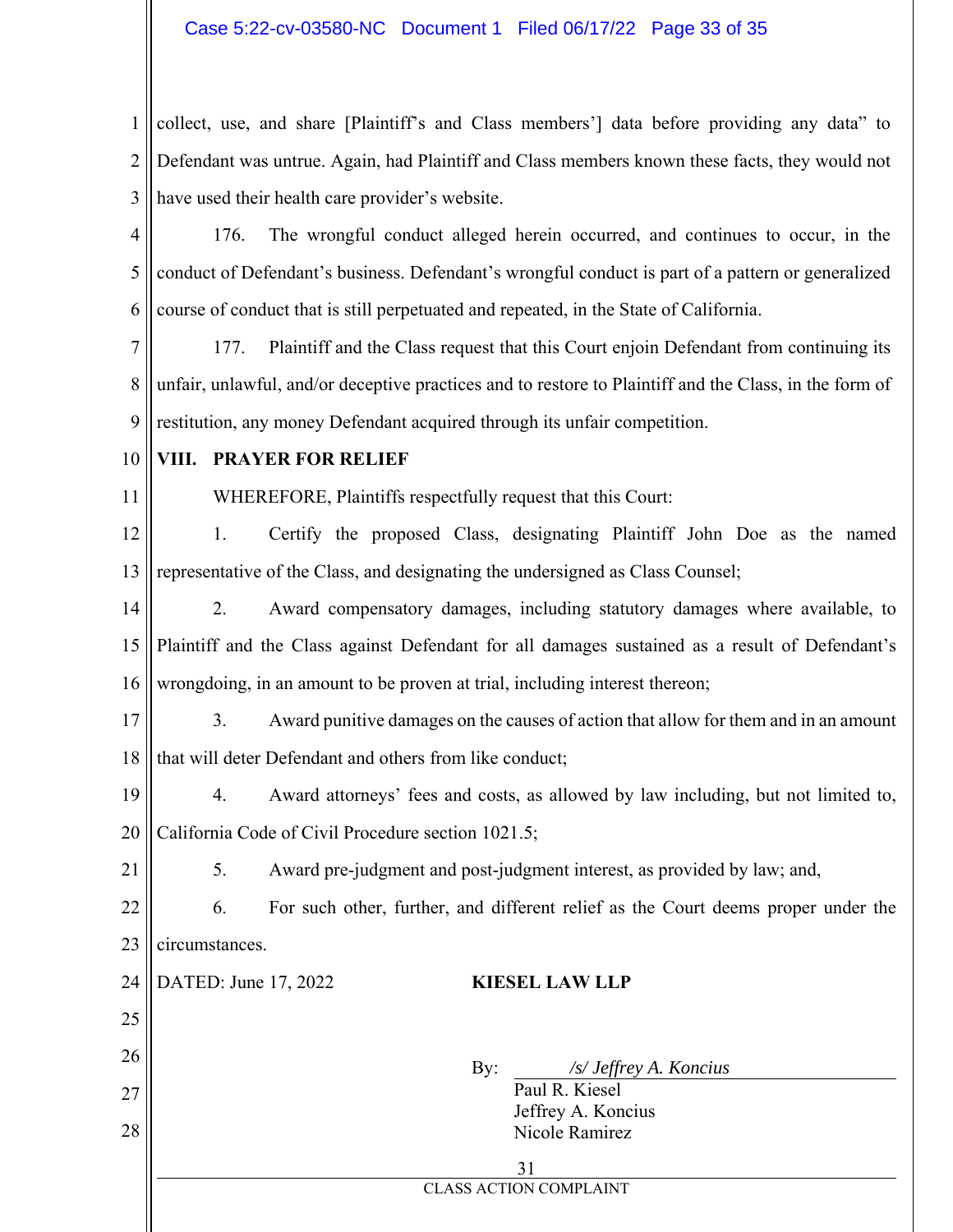|                |  | Case 5:22-cv-03580-NC Document 1 Filed 06/17/22 Page 34 of 35                               |
|----------------|--|---------------------------------------------------------------------------------------------|
|                |  |                                                                                             |
| 1              |  | <b>SIMMONS HANLY CONROY LLC</b>                                                             |
| $\overline{2}$ |  | Jason 'Jay' Barnes (to be admitted pro hac vice)<br>An Truong (to be admitted pro hac vice) |
| 3              |  | Eric Johnson (to be admitted pro hac vice)                                                  |
| $\overline{4}$ |  | <b>GORNY DANDURAND, LC</b><br>Stephen M. Gorny (to be admitted pro hac vice)                |
| 5              |  | THE SIMON LAW FIRM, P.C.                                                                    |
| 6              |  | Amy Gunn (to be admitted pro hac vice)                                                      |
| 7              |  | Attorneys for Plaintiffs                                                                    |
| 8              |  |                                                                                             |
| 9              |  |                                                                                             |
| 10             |  |                                                                                             |
| 11<br>12       |  |                                                                                             |
| 13             |  |                                                                                             |
| 14             |  |                                                                                             |
| 15             |  |                                                                                             |
| 16             |  |                                                                                             |
| 17             |  |                                                                                             |
| $18\,$         |  |                                                                                             |
| 19             |  |                                                                                             |
| $20\,$         |  |                                                                                             |
| 21             |  |                                                                                             |
| 22             |  |                                                                                             |
| 23             |  |                                                                                             |
| 24             |  |                                                                                             |
| $25\,$         |  |                                                                                             |
| 26             |  |                                                                                             |
| $27\,$         |  |                                                                                             |
| $28\,$         |  |                                                                                             |
|                |  | 32                                                                                          |
|                |  | <b>CLASS ACTION COMPLAINT</b>                                                               |